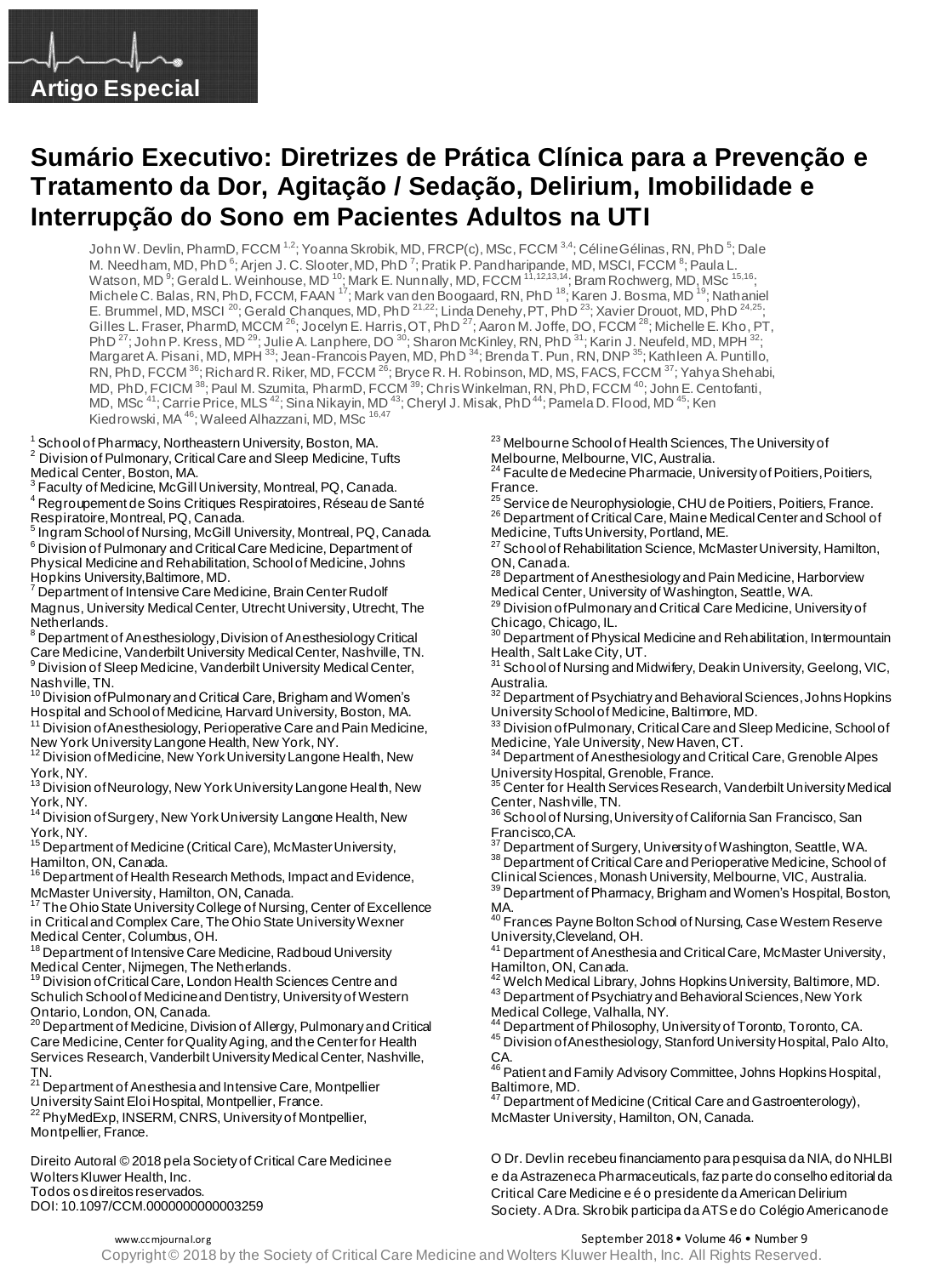Médicos Torácicos (ACCP), e ela faz parte do Conselho Editorial de Medicina Intensiva e Tórax. O Dr. Needham é um investigador principal de um estudo randomizado multi-centrado financiado pelo Instituto Nacional de Saúde (NIH) (R01HL132887) avaliando nutrição e exercício físico no fator respiratório agudo e, relacionado a este estudo, está recebendo um subsídio de pesquisa irrestrito e doou produtos de aminoácidos da Baxter Healthcare Corporation e um empréstimo de equipamentos da Reck Medical Devices para dois dos locais de estudo participantes, externos à sua instituição. O Dr. Slooter revelou que está envolvido no desenvolvimento de um monitor de delirium baseado no eletroencefalograma, onde qualquer (futuro) lucro do monitoramento de delirium baseado no eletroencefalograma será usado apenas para futuras pesquisas científicas. A instituição do Dr. Pandharipande recebeu financiamento da Hospira (bolsa de pesquisa para comprar a droga do estudo [dexmedetomidina] em colaboração com um estudo RO1 financiado pelo NIH) e revelou que ele é o ex-presidente da American Delirium Society. O Dr. Nunnally participa da SOCCA, IARS e da Sociedade Americana de Anestesiologia (ASA). Dr. Rochwerg participa como um metodologista de orientação para outras organizações (ou seja, ATS e CBS), além da Society of Critical Care Medicine. O Dr. Balas recebeu financiamento da Select Medical (investigador principal em estudo de pesquisa explorando a adoção do pacote ABCDEF). A Dra. Bosma recebeu financiamento dos Institutos Canadenses de Pesquisaem Saúde (CIHR), onde é investigadora principal de uma bolsa de pesquisa parceira do setor com a Covidien como parceira do CIHR para um estudo que investigou o PAV versus PSV para o desmame da ventilação mecânica. Dr. Brummel participa do ATS (Co-Presidente do Grupo de Trabalho de Envelhecimento e Geriatria) e ArjoHuntleigh (atividades do conselho consultivo). O Dr. Chanques participa de outras atividades de organização profissional de saúde. Dr. Denehy participa da Associação Australiana de Fisioterapia. Drouot participa da Sociedade Francesa do Sono e do Instituto Francês para o Sono e a Vigilância. Dr. Joffe participa de comitês para a ASA. O Dr. Kho recebeu financiamento das Terapias Restaurativas (Baltimore, MD) (emprestou dois ergômetros de ciclo supino para pesquisas em andamento). Dr. Kress recebeu financiamento de um programa de divulgação de dexmedetomidina; ele participa do ATS e ACCP; e ele serviu como perito em negligência médica. O Dr. McKinley participa da Associação Americana de Enfermeiros de Cuidados Críticos (Conselho Editorial do American Journal of Critical Care) e da American Heart Association (Conselho Editorial do Journal of Cardiovascular Nursing). O Dr. Neufeld participa da American Delirium Society (Membro do Conselho). A Dra. Pisani participa da ACCP (Presidente do Comitê de Programação Científica e do Comitê Diretivo da Rede de Saúde da Mulher). O Dr. Payen recebeu financiamento da Baxter SA (distribuidora de dexmedetomidina na França) e recebeu honorários da Baxter SA (apresentações orais de dexmedetomidina). Dr. Pun participa como palestrante da AACN na Conferência Nacional. O Dr. Puntillo participa de outras organizações profissionais de saúde (por exemplo, AACN). O Dr. Robinson participa do EAST, ACS e AAST. A Dra. Shehabi recebeu financiamento de uma concessão de pesquisa irrestrita (fornecimento de medicamentos) da Pfizer (Hospira) e da Orion Pharma para um estudo multicêntrico multinacional em andamento. O Dr. Szumita participa de vários comitês da Sociedade Americana de Farmacêuticos do Sistema de Saúde. A Sra. Price revelou que é bibliotecária médica e trabalha na Johns Hopkins University, e presta consultoria como especialista em informação ao Cochrane Urology Review Group. Dr. Flood participa do comitê de pesquisa SOAP e do Comitê ASA Chronic Pain. Os autores restantes revelaram que não têm nenhum potencial conflito de interesses.

O Colégio Americano de Medicina Intensiva (ACCM), que homenageia os indivíduos por suas conquistas e contribuições para a medicina em terapia intensiva multidisciplinar, é o órgão consultivo da Society of Critical Care Medicine (SCCM) que possui

conhecimentos reconhecidos na prática de cuidados intensivos. O Colégio desenvolveu diretrizes administrativas e parâmetros de prática clínica para o profissional de cuidados intensivos. Novas diretrizes e parâmetros de prática são continuamente desenvolvidos, e os atuais são sistematicamente revisados e revisados.

Para informações sobre este artigo, E-mail: j.devlin@neu.edu

### (*Crit Care Med* 2018; 46:1532–548)

**Palavras-chave:** delirium; diretrizes; tratamento intensivo; mobilização; dor; sedação; sono

Diretrizes de prática clínica são publicadas e promovidas, muitas vezes por sociedades profissionais, porque fornecem uma análise atual e analisada de forma transparente de pesquisas relevantes, e são escritas com o objetivo de orientar a prática clínica. As diretrizes 2018 de Dor, Agitação / Sedação, Delirium, Imobilidade (Reabilitação / Mobilização) e Sono (Interrupção) (PADIS) (1) 1) baseiam-se nesta missão, atualizando as diretrizes de PAD de 2013 (2); 2) adicionam dois tópicos de atenção clínica inextricavelmente relacionados (imobilidade e sono); 3) incluem pacientes como colaboradores e coautores; e 4) convidam membros do painel de países de alta renda como um passo inicial para incorporar práticas e conhecimentos mais diversificados da comunidade global de cuidados intensivos.

Os leitores encontrarão justificativas para 37 recomendações (derivadas de questões de resultados de comparação de intervenções do paciente), duas declarações de boas práticas e 32 declarações (derivadas de perguntas não-acionáveis e descritivas para as quais a metodologia de Graduação de Recomendações, Avaliação, Desenvolvimento e Avaliação não foi usada) nas cinco seções da diretriz. Apenas duas das 37 recomendações são fortes; a maioria é condicional. Em comparação com uma recomendação forte (mais desejável para os clínicos), as recomendações condicionais aplicam-se à maioria dos adultos criticamente doentes, e são feitas quando a evidência é conflitante, baixa qualidade, insuficiente e / ou aplicável a apenas um subgrupo de pacientes e / ou quando os benefícios potenciais exigem pesar riscos quase iguais. As figuras digitais suplementares e as tabelas ligadas à diretriz completa fornecem informações sobre como as perguntas foram estabelecidas, os perfis das evidências, as tabelas de "evidências para decisão" usadas para desenvolver recomendações e os resultados das votações. Também descrevemos as lacunas de evidências que nos impediram de abordar completamente todas as questões clínicas prioritárias.

As cinco seções desta diretriz estão interrelacionadas e, portanto, a diretriz deve ser considerada em sua totalidade e não como recomendações distintas ou distintas. Um artigo separado de implementação e integração de diretrizes PADIS (3) e uma descrição detalhada das inovações metodológicas que caracterizam estas diretrizes (4) foram publicados separadamente. Este resumo executivo destaca as 18 recomendações que os líderes de seção e o

www.cc mjournal.org **September 2018 • Volume 46 • Number 9** · Number 9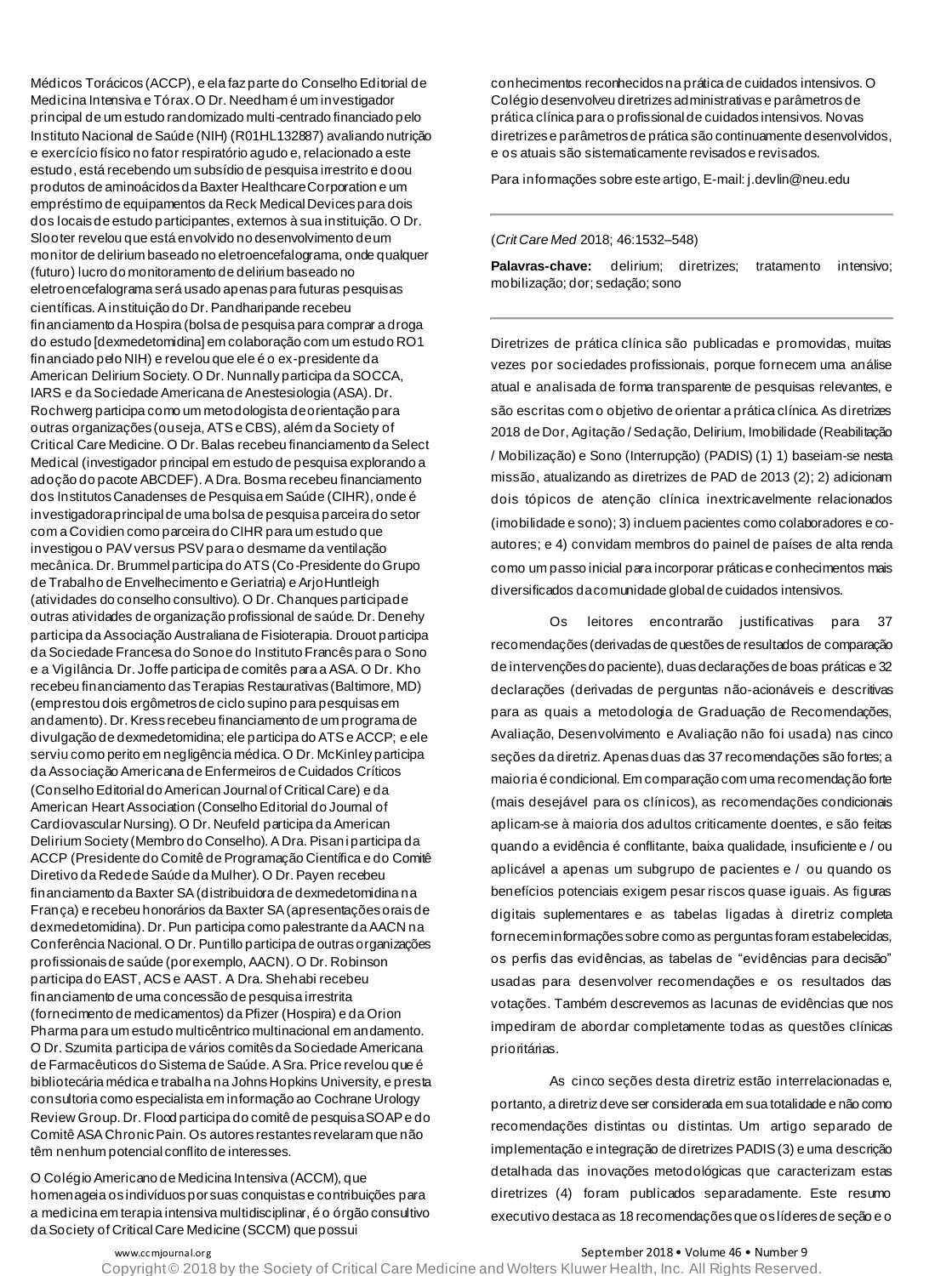presidente / vice-presidente de diretrizes consideram de maior interesse para os médicos da UTI. Todas as recomendações do PADIS (incluindo aquelas destacadas neste resumo executivo) são encontradas na Tabela 1. Todas as questões descritivas e declarações não-enunciadas são encontradas na Tabela 2.

#### **RECOMENDAÇÕES**

### **Dor**

O manejo da dor é complexo e tem muitas origens. Uma abordagem consistente para a avaliação e manejo da dor é a primordial, particularmente considerando as características únicas inerentes aos adultos criticamente doentes. Nesta população, cuja medida padrão de referência de dor é o autorrelato do paciente, a incapacidade de se comunicar claramente não nega a experiência de dor do paciente ou a necessidade de um manejo adequado da dor (5). A dor severa afeta negativamente os adultos criticamente doentes (6) além da sua dimensão de experiência desagradável. A implementação de protocolos de controle da dor, orientados para a avaliação e padronizados, melhora os resultados da UTI e a prática clínica (5, 6). A dosagem analgésica cuidadosamente titulada é importante para equilibrar os benefícios versus os riscos da exposição aos opióides  $(7-10)$ .

### *Avaliação e manejo da dor baseada em protocolos*

*Questão*. Devemos utilizar programas de avaliação e manejo da dor baseados em protocolos (analgesia / analgosedação) no atendimento de pacientes adultos internados em UTI quando comparados com os cuidados habituais?

*Declaração de boa prática*. O manejo da dor em pacientes adultos internados em UTI deve ser orientado pela avaliação rotineira da dor e a dor deve ser tratada antes que um agente sedativo seja considerado.

*Recomendação*. Nós sugerimos o uso de uma abordagem orientada pela avaliação, baseada em protocolos e passo-a-passo para o manejo da dor e sedação em adultos criticamente doentes (recomendação condicional, qualidade moderada das evidências).

*Observações.* Para esta recomendação, analgosedação é definida como a sedação baseada em analgésicos (isto é, um analgésico [geralmente um opioide] é usado antes de um sedativo para atingir o objetivo sedativo) ou sedação analgésica (isto é, um analgésico [geralmente um opioide] é usado ao invés de um sedativo para atingir o objetivo sedativo). A implementação desta recomendação infere que as instituições devem ter um protocolo orientado por avaliação que ordene a avaliação regular da dor e sedação usando ferramentas validadas, forneça orientações claras sobre a escolha e a dosagem de medicamentos e torne o tratamento da dor uma prioridade em relação ao fornecimento de sedativos.

Nossa análise conjunta sugere que os programas de avaliação e manejo de dor e sedação baseados em protocolos (analgesia / analgosedação) comparados com a terapia usual

reduzem os requisitos sedativos, a duração da ventilação mecânica, o tempo de permanência na UTI e a intensidade da dor (5, 11–31 ). Os membros do painel emitiram uma recomendação condicional porque os benefícios de uma abordagem baseada em protocolo não foram observados em todos os resultados críticos.

*Adjuvantes Farmacológicos à Terapia Opióide***.** Os opióides continuam a ser um dos pilares para o tratamento da dor na maioria das situações em UTI; no entanto, seus efeitos colaterais preocupam os clínicos, pois importantes preocupações de segurança, como sedação, delírio, depressão respiratória, íleo e imunossupressão, podem aumentar o tempo de permanência na UTI e piorar o desfecho pós-UTI do paciente. O painel geralmente apoia o uso de farmacoterapia multimodal como um componente de uma primeira abordagem de analgesia para poupar / minimizar o uso de opióides e sedativos e otimizar a analgesia e a reabilitação (32), conforme descrito abaixo.

### *Acetaminofeno*

Questão. O paracetamol deve ser usado como adjuvante de um opióide (contra um opioide sozinho) para o manejo da dor em adultos gravemente doentes?

Recomendação. Sugerimos o uso de paracetamol como adjuvante de um opioide para diminuir a intensidade da dor e o consumo de opioides para o manejo da dor em adultos criticamente doentes (recomendação condicional, muito pouca qualidade de evidência).

Quando comparado ao placebo no período perioperatório, o uso de acetaminofeno IV 1 g a cada 6 horas foi associado à redução da intensidade da dor e do consumo de opióides em até 24 horas após a cirurgia (33, 34). O risco de hipotensão associada ao acetaminofeno IV pode impedir seu uso em alguns pacientes (35). Diante d estes achados, o painel sugere o uso de acetaminofeno (IV, oral ou retal) para diminuir a intensidade da dor e o consumo de opióides no tratamento da dor em pacientes críticos, particularmente em pacientes com maior risco de preocupações de segurança associadas aos opióides.

### *Nefopam*

Questão. O nefopam deve ser utilizado como adjuvante ou como substituto de um opióide (contra um opiáceo isoladamente) para o tratamento da dor em adultos gravemente doentes?

Recomendação. Sugerimos o uso de nefopam (se possível) como adjuvante ou substituto de um opioide para reduzir o uso de opioides e suas preocupações com a segurança ao tratar a dor em adultos criticamente doentes (recomendação condicional, muito baixa qualidade de evidência).

O nefopam é um analgésico não opioide; uma dose de 20 mg tem um efeito analgésico comparável a 6 mg de morfina IV (36). O nefopam tem potenciais vantagens de segurança em relação aos opiaceos e outros analgésicos não opioides (por exemplo, fármacos

www.cc mjournal.org example and the separate of the September 2018 • Volume 46 • Number 9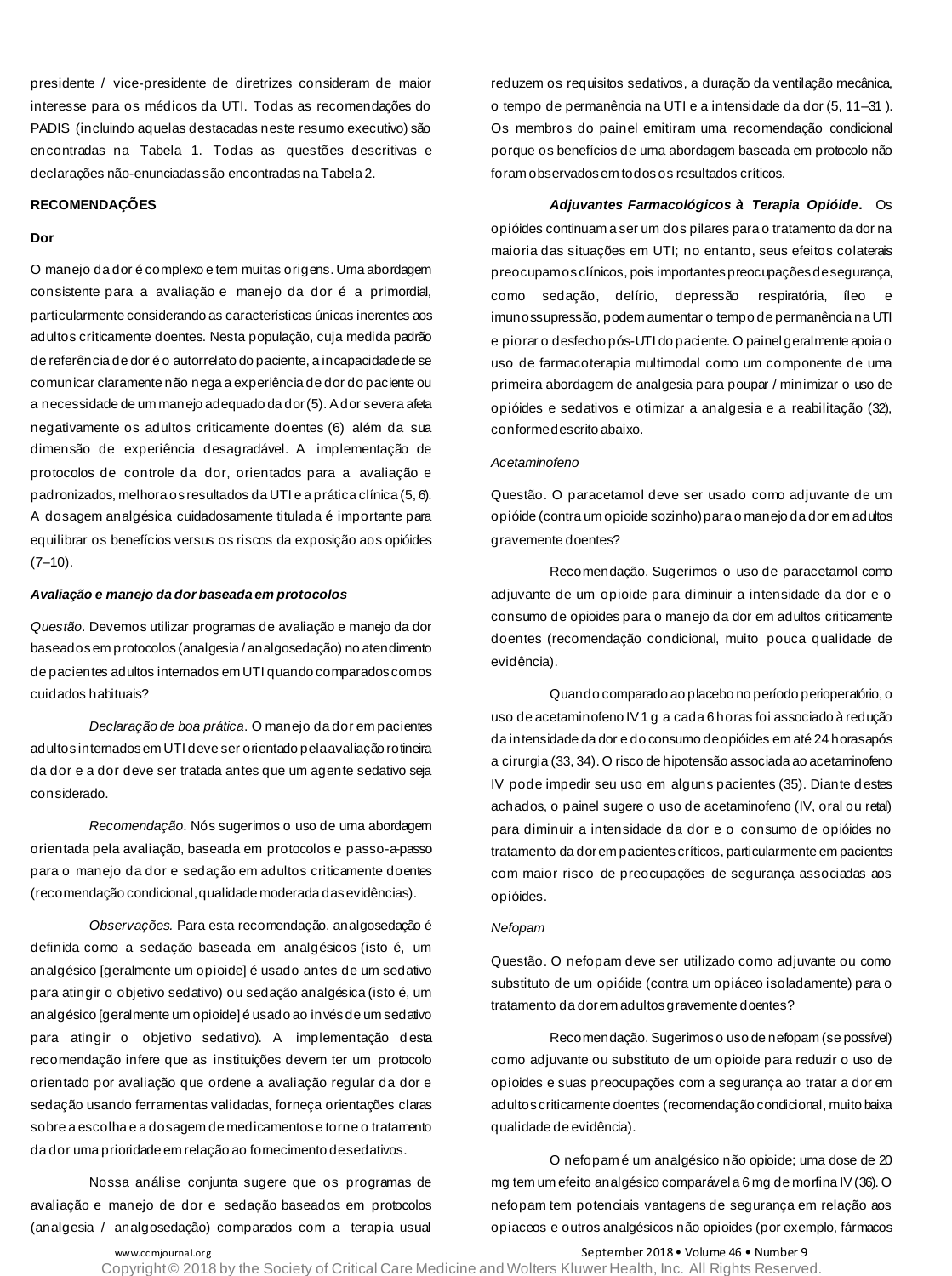anti-inflamatórios não esteroides seletivos da ciclooxigenase 1) porque não tem efeitos prejudiciais na hemostase, integridade da mucosa gástrica, função renal, vigilância, ventilatória e motilidade intestinal. No entanto, o uso do nefopam pode estar associado a taquicardia, glaucoma, convulsões e delirium. Embora não esteja disponível nos Estados Unidos ou no Canadá, o nefopam é um medicamento de baixo custo que é usado em quase 30 países. Em pacientes de cirurgia cardíaca, o efeito analgésico do nefopam se assemelha ao fentanil IV quando administrado como analgesia controlada pelo paciente, com menos náusea (37).

| Questão                                                                                                                                                                                                                              | Recomendação                                                                                                                                                                                                                                                                                                                                                                                                                                                                                                                                                                                                                                                                                                                                                     | Força         | Qualidade da<br><b>Evidência</b> |
|--------------------------------------------------------------------------------------------------------------------------------------------------------------------------------------------------------------------------------------|------------------------------------------------------------------------------------------------------------------------------------------------------------------------------------------------------------------------------------------------------------------------------------------------------------------------------------------------------------------------------------------------------------------------------------------------------------------------------------------------------------------------------------------------------------------------------------------------------------------------------------------------------------------------------------------------------------------------------------------------------------------|---------------|----------------------------------|
| Dor<br>Um programa de avaliação e tratamento da<br>dor baseado em protocolos (analgesia/<br>analgosedação) deve ser usado no cuidado<br>de adultos criticamente doentes quando<br>comparado com os cuidados habituais?               | O manejo da dorem pacientes adultos internados em UTI<br>deve ser orientado pela avaliação rotineira da dore a dor<br>deve ser tratada antes que um agente sedativo seja<br>considerado (Declaração de Boas Práticas).                                                                                                                                                                                                                                                                                                                                                                                                                                                                                                                                           | Não aplicável | Não aplicável                    |
|                                                                                                                                                                                                                                      | Sugerimoso uso de uma abordagem orientada pela<br>avaliação, baseada em protocolos e gradual para o<br>manejo da dore da sedação em adultos criticamente<br>doentes.                                                                                                                                                                                                                                                                                                                                                                                                                                                                                                                                                                                             |               |                                  |
|                                                                                                                                                                                                                                      | Observações: Para esta recomendação, a<br>analgossedação é definida como sedação analgésica-<br>primeiro (isto é, um analgésico [geralmente um opioide] é<br>usado antes de um sedativo para atingir o objetivo<br>sedativo) ou sedação baseada em analgésico (isto é, um<br>analgésico [geralmente um opioide] é usado ao invés de<br>um sedativo para atingir o objetivo sedativo). A<br>implementação desta recomendação infere que as<br>instituições devem ter um protocolo o rientado por<br>avaliação que ordene a avaliação regular da dore<br>sedação usando ferramentas validadas, forneça<br>orientações claras sobre a escolha e a dosagem de<br>medicamentos e torne o tratamento da dor uma prioridade<br>em relação ao fornecimento de sedativos. | Condicional   | Moderado                         |
| O paracetamol deve ser usado como<br>adjuvante de um opioide (contraum opioide<br>sozinho) para o manejo da dor em adultos<br>gravemente doentes?                                                                                    | Sugerimos usar acetaminofeno como um complemento<br>para um opioide para diminuir a intensidade dador e<br>consumo de opioides para o manejo da dor em adultos<br>criticamente doentes.                                                                                                                                                                                                                                                                                                                                                                                                                                                                                                                                                                          | Condicional   | Muito baixo                      |
| O nefopam deve ser utilizado como<br>adjuvante ou como substituto de um<br>opioide (contra um opiáceo isoladamente)<br>para o tratamento da dor em adultos<br>gravemente doentes?                                                    | Sugerimoso uso de nefopam (se possível) como<br>adjuvante ou substituto de um opioide para reduzir o uso<br>de opioides e preocupações com segurança para o<br>manejo da dorem adultos criticamente doentes.                                                                                                                                                                                                                                                                                                                                                                                                                                                                                                                                                     | Condicional   | Muito baixo                      |
| A cetamina deveser usada como adjuvante<br>de um opioide (contra um opioide sozinho)<br>para o tratamento da dor em adultos<br>gravemente doentes?                                                                                   | Sugerimos usar cetamina em baixa dose (1 a 2 µg / kg / h)<br>como adjuvante à terapia com opioides quando se<br>pretende reduzir o consumo de opioides em adultos pós-<br>cirúrgicos admitidos na UTI.                                                                                                                                                                                                                                                                                                                                                                                                                                                                                                                                                           | Condicional   | Baixo                            |
| Uma medicação para dor neuropática (por<br>exemplo, gabapentina, carbamazepina e<br>pregabalina) deveser usada como<br>adjuvante de um opioide (contraum opioide<br>sozinho) para o controleda dor em adultos<br>gravemente doentes? | Recomendamos o uso de medicação para dor neuropática<br>(por exemplo, gabapentina, carbamazepina e pregabalina)<br>com opioides para o tratamento da dor neuropática em<br>adultos criticamente doentes.<br>Sugerimos usar um medicamento para dor neuropática<br>(por exemplo, gabapentina, carbamazepina e pregabalina)                                                                                                                                                                                                                                                                                                                                                                                                                                        | Forte         | Moderado                         |
|                                                                                                                                                                                                                                      | com opioides para tratamento da dor em adultos<br>internados em UTI após cirurgia cardiovascular.                                                                                                                                                                                                                                                                                                                                                                                                                                                                                                                                                                                                                                                                | Condicional   | Baixo                            |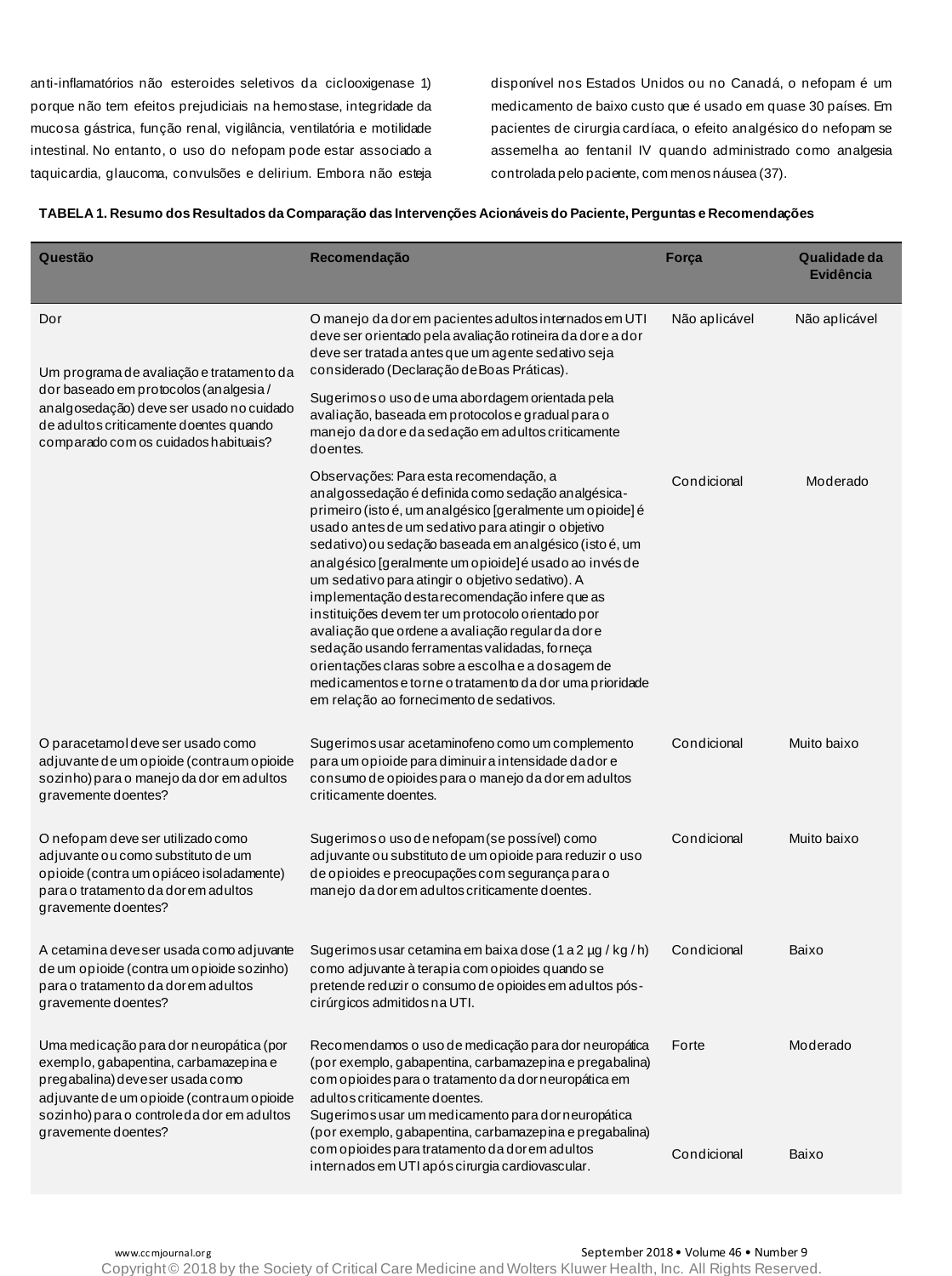| Questão                                                                                                                                                            | Recomendação                                                                                                                                                                                                                                                                                                               | Força       | Qualidade da<br><b>Evidência</b> |
|--------------------------------------------------------------------------------------------------------------------------------------------------------------------|----------------------------------------------------------------------------------------------------------------------------------------------------------------------------------------------------------------------------------------------------------------------------------------------------------------------------|-------------|----------------------------------|
| A lidocaína IV deve ser usada como<br>adjuvante de um opioide (contraum opioide<br>sozinho) para o tratamento da dor em<br>adultos gravemente doentes?             | Sugerimos não usar rotineiramente a lidocaína IV como<br>adjuvante da terapia opioide para o tratamento da dor em<br>adultos criticamente doentes.                                                                                                                                                                         | Condicional | Baixo                            |
| Um AINE seletivo para COX-1 deve ser<br>usado como adjuvante de um opioide<br>(contra um opioide sozinho) para o manejo<br>da dor em adultos criticamente doentes? | Sugerimos não usar rotineiramente um AINE seletivo para<br>COX-1 como adjuvante da terapia comopioides no<br>tratamento da dor em adultos criticamente doentes                                                                                                                                                             | Condicional | Baixo                            |
| Um opioide (vs não opioide) deve ser<br>usado para adultos criticamente doentes<br>submetidos a um procedimento?                                                   | Sugerimos usar um opioide, na menor dose efetiva, para o<br>manejo da dor em procedimentos em adultos criticamente<br>doentes.                                                                                                                                                                                             | Condicional | Moderado                         |
| Um opioide de alta dose (versus um opioide<br>de baixa dose) deve ser usado para adultos<br>gravemente doentes submetidos a um<br>procedimento?                    | Observações: Os mesmos opioides (isto é, fentanil,<br>hidromorfona, morfina e remifentanil) que são<br>recomendados nas diretrizes de 2013 para o manejo da<br>dor também devem ser considerados quando um opioide<br>é considerado a intervenção farmacológica mais<br>apropriada para reduzir a dor do procedimento (2). |             |                                  |
| A anestesia local (vs um opioide) deve<br>ser usada para adultos gravemente<br>do entes submetidos a um<br>procedimento?                                           | Sugerimos não usar anestesia local o u ó xido nitroso para<br>o manejo da dordurante a remoção do dreno torácico em<br>adultos criticamente doentes.                                                                                                                                                                       | Condicional | Baixo                            |
| O óxido nitroso (vs um opioide) deve ser<br>usado para adultos gravemente doentes<br>submetidos a um procedimento?                                                 |                                                                                                                                                                                                                                                                                                                            |             |                                  |
| Um anestésico inalatório (vs não uso deste<br>agente) deve ser usado paraadultos<br>criticamente doentes submetidos a um<br>procedimento?                          | Recomendamos não usar anestésicos inalatórios parao<br>manejo da dor em procedimentos em adultos criticamente<br>doentes.                                                                                                                                                                                                  | Forte       | Muito baixo                      |
| Um AINE administrado por via IV, oral<br>ou retal (vs um opioide) deve ser usado<br>para adultos gravemente doentes<br>submetidos a um procedimento?               | Sugerimos usar um AINE administradopor via<br>intravenosa, oral ou retal como uma alternativa aos<br>opioides no tratamento da dor durante procedimentos<br>ocasionais e infrequentes em adultos gravemente<br>doentes.                                                                                                    | Condicional | Baixo                            |
| Um gel tópico de AINEs (sem o uso de gel<br>AINE) deve ser usado para adultos<br>gravemente doentes submetidos a um<br>procedimento?                               | Sugerimos não usar um gel tópico de AINE para<br>tratamento da dor em adultos gravemente doentes                                                                                                                                                                                                                           | Condicional | Baixo                            |
| A ciberterapia (isto é, realidade virtual)<br>(contra o não uso da ciberterapia) deve ser<br>usada para o manejo da dorem adultos<br>criticamente doentes?         | Sugerimos não oferecer ciberterapia (realidade virtual) ou<br>hipnose para o manejo da dor em adultos criticamente<br>doentes                                                                                                                                                                                              | Condicional | Muito baixo                      |
| A hipnose (vs não uso de hipnose) deveser<br>usada para o manejo da dorem adultos<br>criticamente doentes?                                                         |                                                                                                                                                                                                                                                                                                                            |             |                                  |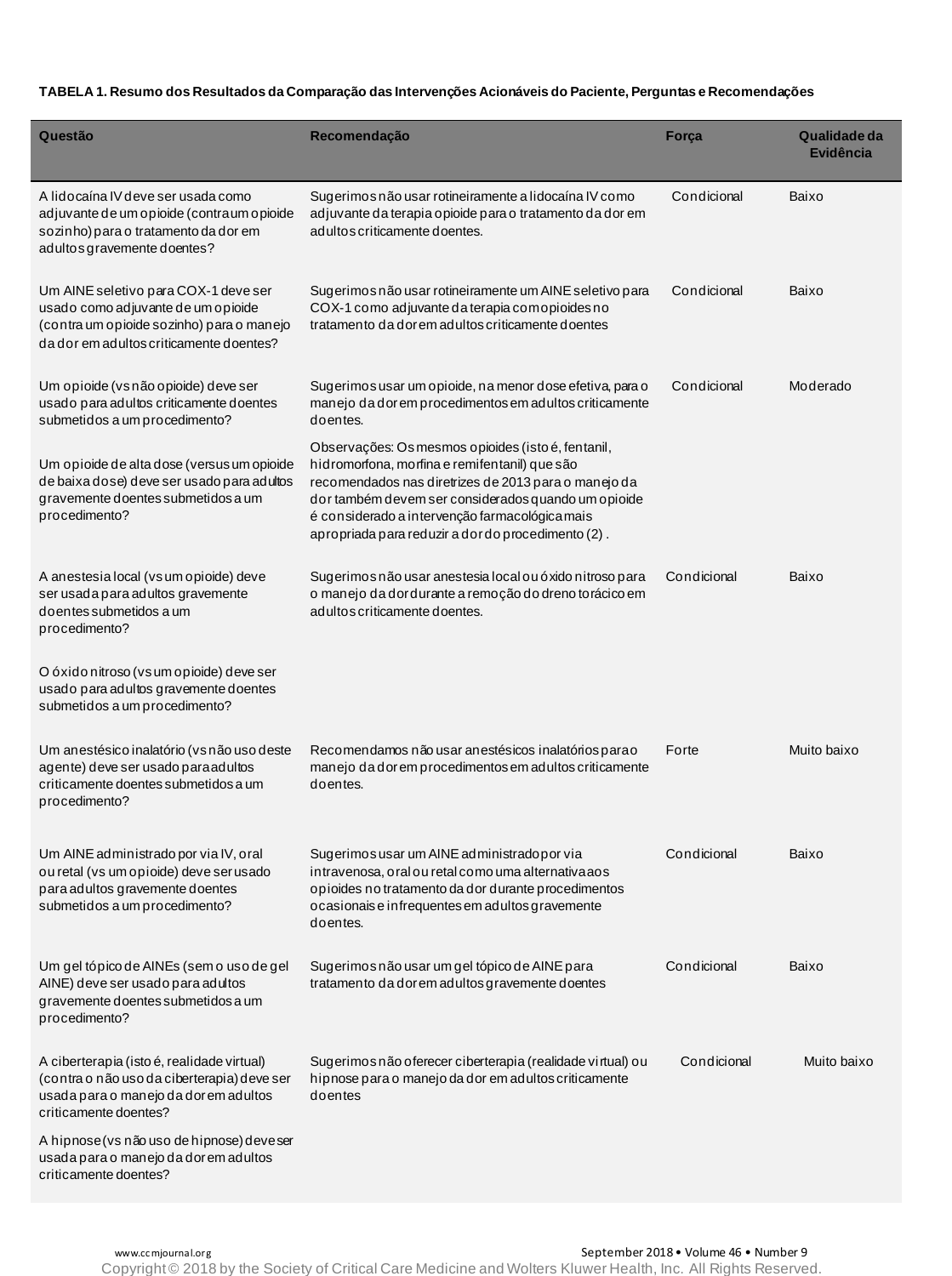| Questão                                                                                                                                                                                                               | Recomendação                                                                                                                                                                                                      | Força       | Qualidade da<br><b>Evidência</b> |
|-----------------------------------------------------------------------------------------------------------------------------------------------------------------------------------------------------------------------|-------------------------------------------------------------------------------------------------------------------------------------------------------------------------------------------------------------------|-------------|----------------------------------|
| Massagem (vssem massagem) deve ser<br>usada para o tratamento da dor em adultos<br>criticamente doentes?                                                                                                              | Sugerimos oferecer massagem para o manejo da dor em<br>adultos criticamente doentes.                                                                                                                              | Condicional | Baixo                            |
|                                                                                                                                                                                                                       | Observações: As intervenções de massagem variaram no<br>tempo da sessão (10 a 30 minutos), frequência (uma vez<br>ou duas vezes), duração (de 1 a 7 dias) e área do corpo<br>(costas, pés e mãos ou apenas mãos). |             |                                  |
| A musicoterapia (vs sem musicoterapia)<br>deve ser usada para o manejo da dorem<br>adultos gravemente enfermos para aliviara<br>dor tanto durante procedimentos quanto<br>sem procedimentos?                          | Sugerimos oferecer musicoterapia para aliviar a dor tanto<br>durante procedimentos quanto sem procedimentos em<br>adultos gravemente doentes.                                                                     | Condicional | Baixo                            |
| A terapia com frio (vs não uso de terapia<br>com frio) deve ser usada para adultos                                                                                                                                    | Sugerimos a oferta de terapia com frio para o manejo da<br>dor em procedimentos em adultos criticamente doentes.                                                                                                  | Condicional | Baixo                            |
| gravemente doentes submetidos a um<br>procedimento?                                                                                                                                                                   | Observações: As compressas de gelo frio foram aplicadas<br>por 10 min e envoltas em compressas de gaze, na área<br>ao redor do dreno torácico antes de sua remoção.                                               |             |                                  |
| Técnicas de relaxamento (vs não uso de<br>técnicas de relaxamento) devem ser<br>usadas para adultos gravemente doentes                                                                                                | Sugerimos oferecer técnicas de relaxamento para o<br>manejo da dor em procedimentos em adultos criticamente<br>doentes.                                                                                           | Condicional | Muito baixo                      |
| submetidos a um procedimento?                                                                                                                                                                                         | Observações: A técnica de relaxamento utilizada em cada<br>estudo foi diferente                                                                                                                                   |             |                                  |
| Agitação / sedação                                                                                                                                                                                                    |                                                                                                                                                                                                                   |             |                                  |
| A sedação leve (vs sedação profunda),<br>independentemente do (s) agente (s)<br>sedativo (s) utilizado (s), afeta<br>significativamente os desfechos em adultos<br>gravemente enfermos e mecanicamente<br>ventilados? | Sugerimos usar sedação leve (vs sedação profunda) em<br>adultos criticamente doentes, ventilados mecanicamente.                                                                                                   | Condicional | Baixo                            |
| O propofol, quando comparado ao<br>benzodiazepínico, deve ser usado para<br>sedação em adultos mecanicamente<br>ventilados após cirurgia cardíaca?                                                                    | Sugerimoso uso de propofol sobre um benzo diazepínico<br>para sedação em adultos mecanicamente ventilados após<br>cirurgia cardíaca.                                                                              | Condicional | Baixo                            |
| O propofol, quando comparado a um<br>benzodiazepínico, deve ser usado para<br>sedação em adultos criticamente doentes e<br>ventilados mecanicamente?                                                                  | Sugerimoso uso de propofolou dexmedetomidinasobre<br>benzodiazep ínicos para sedação em adultos gravemente<br>enfermos, mecanicamente ventilados.                                                                 | Condicional | Baixo                            |
| A dexmedetomidina, quando comparada ao<br>propofol, deve ser usada para sedação em<br>adultos criticamente doentes e ventilados<br>mecanicamente?                                                                     |                                                                                                                                                                                                                   |             |                                  |
| Delirium                                                                                                                                                                                                              |                                                                                                                                                                                                                   |             |                                  |

Devemos avaliar o delirium usando uma ferramenta válida (em comparação com a não realização desta avaliação com uma

Não aplicável Não aplicável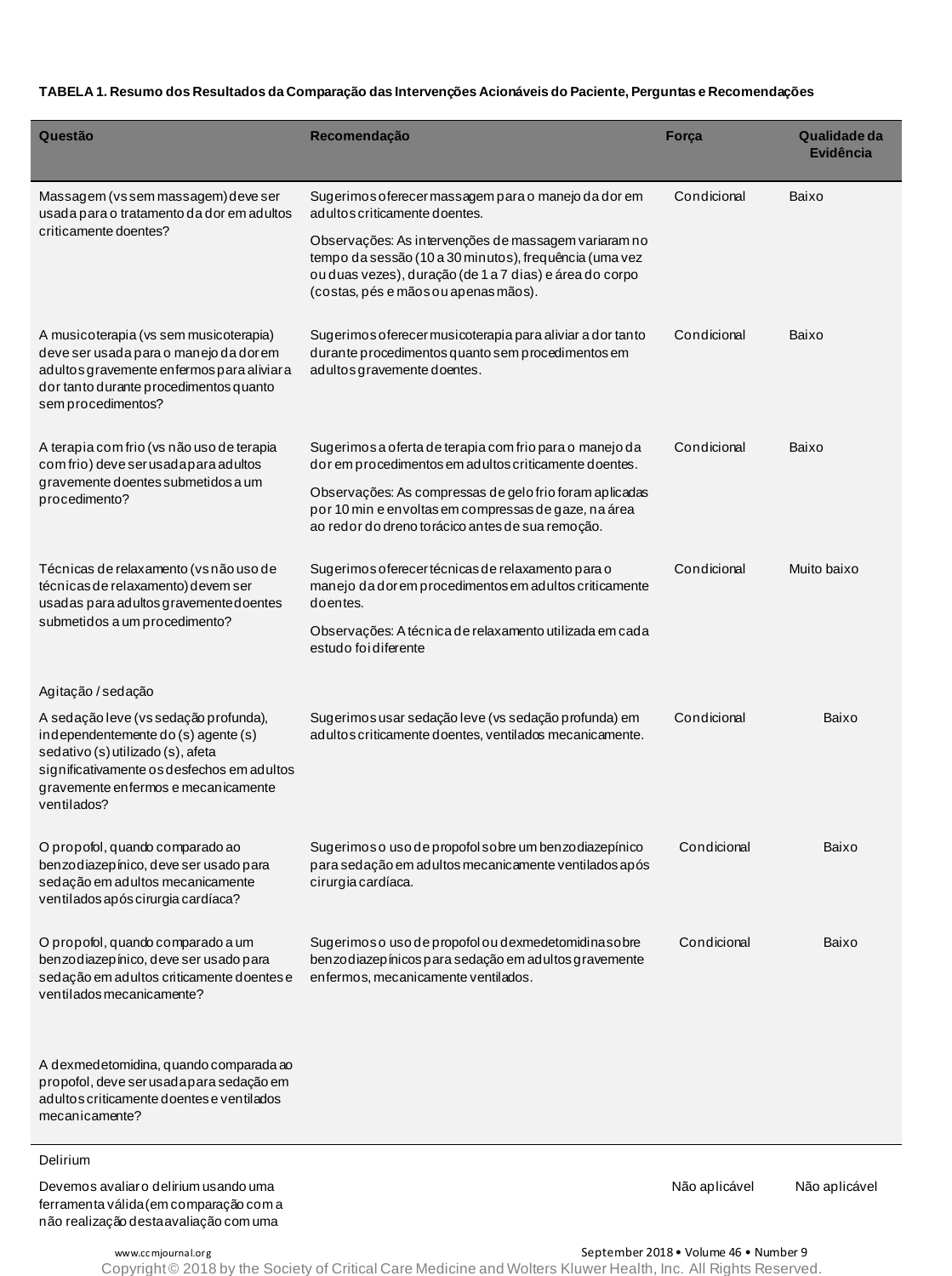| Questão                                                                                                                                                                                                                              | Recomendação                                                                                                                                                                                                                                                                                                                                                                                                                                                                                                                                            | Força       | Qualidade da<br><b>Evidência</b> |
|--------------------------------------------------------------------------------------------------------------------------------------------------------------------------------------------------------------------------------------|---------------------------------------------------------------------------------------------------------------------------------------------------------------------------------------------------------------------------------------------------------------------------------------------------------------------------------------------------------------------------------------------------------------------------------------------------------------------------------------------------------------------------------------------------------|-------------|----------------------------------|
| ferramenta válida) em adultos gravemente<br>doentes?                                                                                                                                                                                 | Os adultos criticamente doentes devemser regulamente<br>avaliados quanto ao delirium usando uma ferramenta<br>válida (Declaração de Boas Práticas).                                                                                                                                                                                                                                                                                                                                                                                                     |             |                                  |
|                                                                                                                                                                                                                                      | Observações: A diretriz de 2013 forneceu avaliações<br>psicométricas de instrumentos de rastreamento de dor,<br>sedação e delirium. Uma reavaliação da psicometria<br>disponível para rastreio de delirium não foi conduzida<br>como parte destas diretrizes. O foco destaquestão é o<br>efeito de usar qualquer ferramenta de avaliação de<br>delirium (vs nenhuma ferramenta de avaliação) na prática<br>clínica.                                                                                                                                     |             |                                  |
| Um agente farmacológico (vs não uso<br>deste agente) deve ser usado para<br>"prevenir" o delirium em adultos<br>criticamente doentes?                                                                                                | Sugerimos não usar haloperidol, antipsicótico atípico,<br>dexmedetomidina, inibidor da HMG-CoA redutase (ou<br>seja, estatina), ou cetamina para preveniro delirium em<br>todos os adultos criticamente doentes.                                                                                                                                                                                                                                                                                                                                        | Condicional | Muito baixo<br>a Baixo           |
| Um agente farmacológico (contra o não uso<br>deste agente) deve ser usado para "tratar o<br>delirium subsindrômico" em todos os<br>adultos criticamente doentes com delinum<br>subsindrômico?                                        | Sugerimos não usar o haloperidol ou um antipsicótico<br>atípico para tratar o delirium subsindrômico em adultos<br>criticamente doentes                                                                                                                                                                                                                                                                                                                                                                                                                 | Condicional | Muito baixo<br>a Baixo           |
| Um agente farmacológico (vs não uso<br>deste agente) deve ser usado para trataro<br>delirium em todos os adultos criticamente<br>doentes com delirium?                                                                               | Sugerimos não usar rotineiramente o haloperidol,<br>antipsicótico atípico ou inibidor da redutase da HMG-CoA<br>(ou seja, uma estatina) para tratar o delirium.                                                                                                                                                                                                                                                                                                                                                                                         | Condicional | Baixo                            |
|                                                                                                                                                                                                                                      | Sugerimoso uso de dexmedetomidina parao delirium em<br>adultos mecanicamente ventilados, quando a agitação<br>está impedindo o desmame / desintubação.                                                                                                                                                                                                                                                                                                                                                                                                  | Condicional | Baixo                            |
| Uma estratégia não-farmacológica de<br>componente único, não apenas focada na<br>melhoria do sono ou na mobilização<br>precoce (contra esta estratégia), deve ser<br>usada para reduzir o delirium em adultos<br>gravemente doentes? | Sugerimos não usar terapia de luz brilhante para reduziro<br>delirium em adultos criticamente doentes                                                                                                                                                                                                                                                                                                                                                                                                                                                   | Condicional | Moderado                         |
| Uma estratégia multicomponente e não<br>farmacológica (vs sem esta estratégia) deve<br>ser usada para reduzir o delirium em adultos<br>gravemente doentes?                                                                           | Sugerimos a utilização de uma intervenção<br>multicomponente não farmacológica focada em (mas não<br>limitado a) reduzir fatores de risco modificáveis para o<br>delirium, melhorar a cognição e otimizar o sono, a<br>mobilidade, a audição e a visão em adultos gravemente<br>doentes.                                                                                                                                                                                                                                                                | Condicional | Baixo                            |
|                                                                                                                                                                                                                                      | Observações: Estas intervenções multicomponentes<br>incluem (mas não estão limitadas a) estratégias para<br>reduzir ou encurtar o delirium (por exemplo, reorientação,<br>estimulação cognitiva, uso de relógios), melhorar o sono<br>(por exemplo, minimizar a luz e o ruído), melhorar a vigília<br>(por exemplo, reduzir sedação), reduzir a imobilidade (por<br>exemplo, reabilitação / mobilização precoce) e reduzira<br>deficiência auditiva e / ou visual (por exemplo, permitir o<br>uso de dispositivos como aparelhos auditivos ou óculos).' |             |                                  |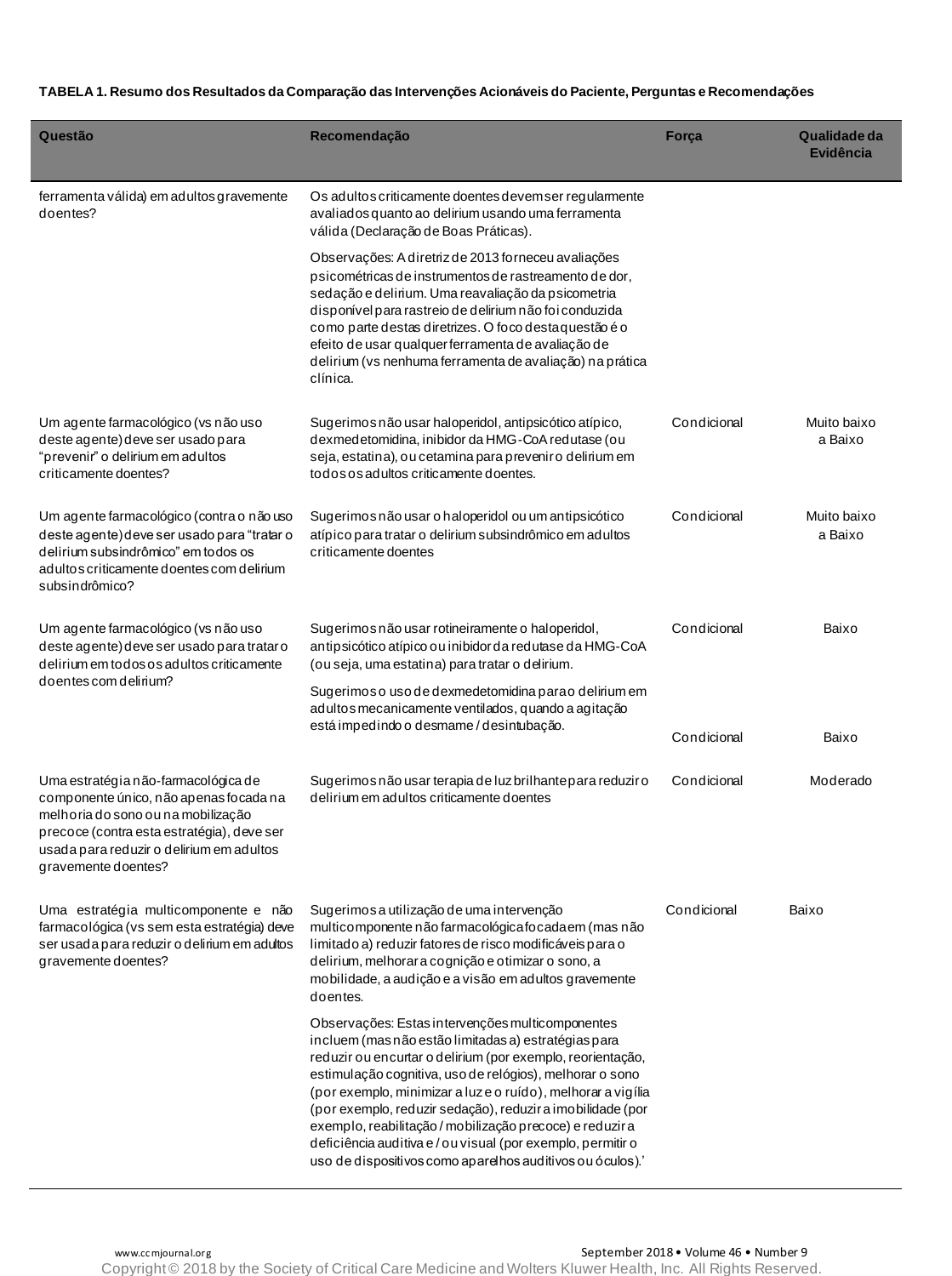| Questão                                                                                                                                                                                                                                                                                                                                       | Recomendação                                                                                                                                                                                                                                                                                                                                                                                                                                                                                                                                                                                                                                                                                                                                                                                                                                                                                                                                                                                                | Força       | Qualidade da<br><b>Evidência</b> |
|-----------------------------------------------------------------------------------------------------------------------------------------------------------------------------------------------------------------------------------------------------------------------------------------------------------------------------------------------|-------------------------------------------------------------------------------------------------------------------------------------------------------------------------------------------------------------------------------------------------------------------------------------------------------------------------------------------------------------------------------------------------------------------------------------------------------------------------------------------------------------------------------------------------------------------------------------------------------------------------------------------------------------------------------------------------------------------------------------------------------------------------------------------------------------------------------------------------------------------------------------------------------------------------------------------------------------------------------------------------------------|-------------|----------------------------------|
| Imobilidade (reabilitação/mobilização)                                                                                                                                                                                                                                                                                                        |                                                                                                                                                                                                                                                                                                                                                                                                                                                                                                                                                                                                                                                                                                                                                                                                                                                                                                                                                                                                             | Condicional | Baixo                            |
| Para adultos criticamente doentes, a<br>reabilitação ou mobilização (realizada no<br>leito ou fora do leito) é benéfica para<br>melhoraros resultados do paciente, família<br>ou sistema de saúde em comparação com<br>os cuidados habituais, uma intervenção<br>diferente de reabilitação / mobilização,<br>placebo ou intervenção simulada? | Sugerimos reabilitação ou mobilização em adultos<br>criticamente doentes (recomendação condicional, baixa<br>qualidade das evidências).<br>Observações: A reabilitação é um "conjunto de<br>intervenções destinadas a otimizar a funcionalidade e<br>reduzir a incapacidade em indivíduos com uma condição<br>de saúde". A mobilização é um tipo de intervenção dentro<br>da reabilitação que facilita o movimento de pacientes e<br>gasta energia com o objetivo de melhoraros resultados do<br>paciente. Esta recomendação apoia a realização de<br>intervenções de reabilitação / mobilização em detrimento<br>de cuidados usuais ou intervenções similares com<br>duração reduzida, frequência reduzida ou início tardio. A<br>implementação desta recomendação será influenciada por<br>questões relacionadas à viabilidade, particularmente<br>relacionadas à variabilidade na disponibilidade de pessoal<br>adequado e recursos para realizar intervenções de<br>reabilitação / mobilização em UTIs. |             |                                  |
| Sono                                                                                                                                                                                                                                                                                                                                          | Sugerimos não usar rotineiramente o monitoramento<br>fisiológico do sono clinicamente em adultos criticamente<br>doentes.                                                                                                                                                                                                                                                                                                                                                                                                                                                                                                                                                                                                                                                                                                                                                                                                                                                                                   | Condicional | Muito baixo                      |
| O monitoramento fisiológico deve ser<br>rotineiramente usado clinicamente para<br>avaliar o sonoem adultos gravemente<br>doentes?                                                                                                                                                                                                             | Observações: A monitoração fisiológica refere-se ao uso<br>de actigrafia, an álise bispectral, eletroencefalograma e<br>polissonografia para determinar se um paciente está<br>dormindoou acordado. Ele especificamente "não" inclui o<br>monitoramento do sono percebido pelos pacientes por<br>uma avaliação validada (por exemplo, o Questionário de<br>Sono de Richards Campbell) ou avaliação subjetiva<br>informal à beira do leito.                                                                                                                                                                                                                                                                                                                                                                                                                                                                                                                                                                  |             |                                  |
| Deve-se usar ventilação assistida-<br>controlada durante a noite (vs ventilação de<br>pressão de suporte) para melhorar o sono<br>em adultos gravemente doentes?                                                                                                                                                                              | Sugerimos usar ventilação de assistida-controlada durante<br>a noite (vs ventilação de pressão de suporte) para<br>melhoraro sono em adultos criticamente doentes.                                                                                                                                                                                                                                                                                                                                                                                                                                                                                                                                                                                                                                                                                                                                                                                                                                          | Condicional | Baixo                            |
| Um modo adaptativo de ventilação deve ser<br>usado à noite (vs ventilação de pressão de<br>suporte) paramelhorar o sono em adultos<br>criticamente doentes?                                                                                                                                                                                   | Não fazemos recomendações sobre o uso de um modo<br>adaptativo de ventilação durante a noite (vs ventilação de<br>pressão de suporte) para melhorar o sono em adultos<br>criticamente doentes.                                                                                                                                                                                                                                                                                                                                                                                                                                                                                                                                                                                                                                                                                                                                                                                                              | Ausente     | Muito baixo                      |
| Entre os adultos criticamente doentes que<br>necessitam de VNI, deve-seusar um<br>ventilador dedicado à VNI (em comparação<br>a um ventilador de UTI padrão com<br>capacidade VNI) para melhorar o sono?                                                                                                                                      | Sugerimos usar um ventilador dedicado de VNI ou um<br>ventilador de UTI padrão para adultos criticamente<br>doentes que requerem VNI para melhorar o sono.                                                                                                                                                                                                                                                                                                                                                                                                                                                                                                                                                                                                                                                                                                                                                                                                                                                  | Condicional | Muito baixo                      |
| A aromaterapia, a acupressão ou a música<br>devem ser usadas à noite (vs não as usar)<br>para melhoraro sonoem adultos<br>gravemente doentes?                                                                                                                                                                                                 | Sugerimos não usar aromaterapia, acupressão ou música<br>à noite para melhoraro sonoem adultos gravemente<br>doentes                                                                                                                                                                                                                                                                                                                                                                                                                                                                                                                                                                                                                                                                                                                                                                                                                                                                                        | Condicional | Baixo, Muito<br>baixo            |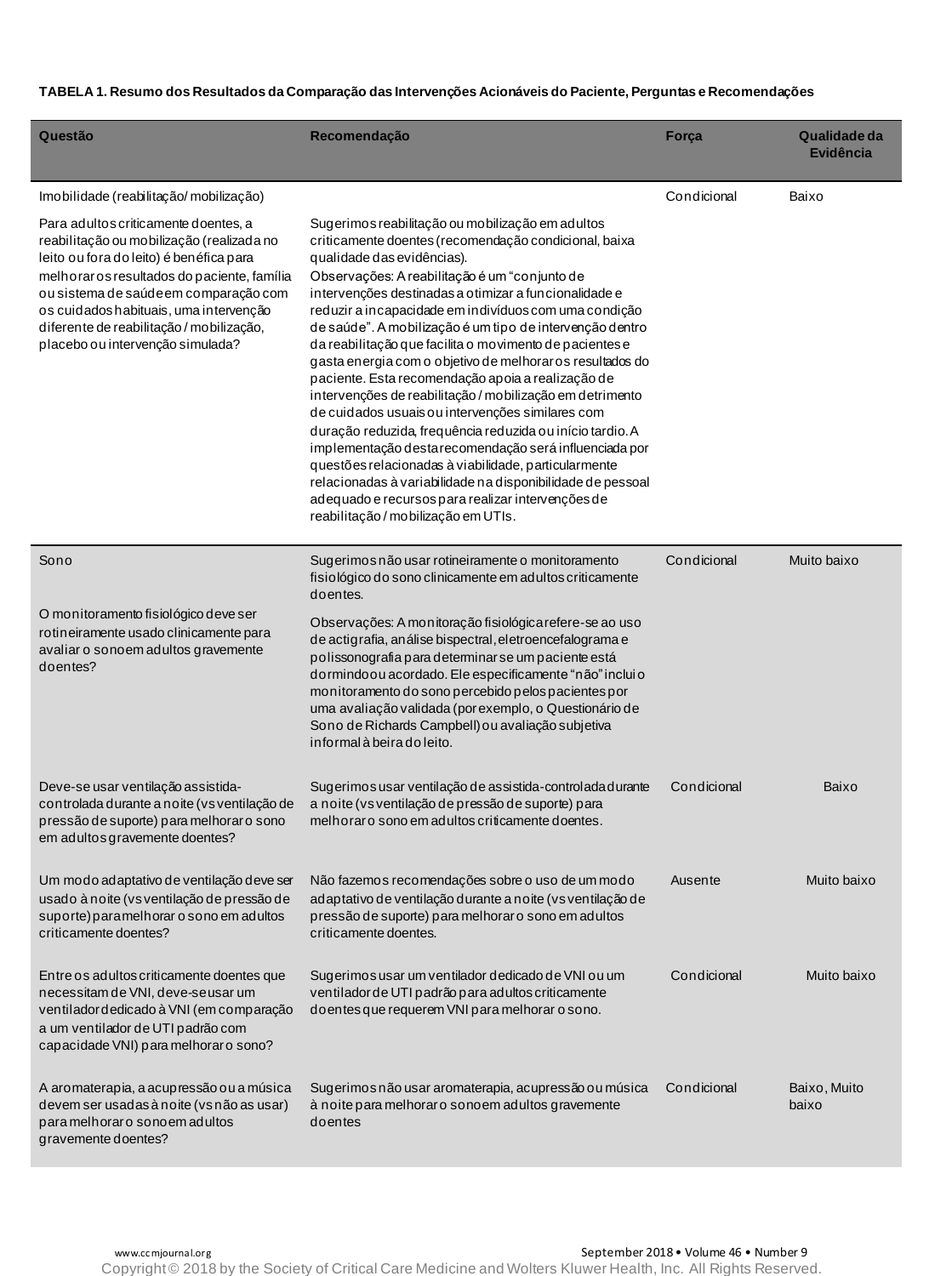| Questão                                                                                                                                                                                        | Recomendação                                                                                                | <b>Forca</b> | Qualidade da<br>Evidência |
|------------------------------------------------------------------------------------------------------------------------------------------------------------------------------------------------|-------------------------------------------------------------------------------------------------------------|--------------|---------------------------|
| A redução deruído e luz (vs não usar)<br>devem ser usadas à noite para melhorar o<br>sono em adultos gravemente doentes?                                                                       | Sugerimos usar estratégias de redução de ruído e luz<br>para melhoraro sono em adultos gravemente doentes.  | Condicional  | Baixo                     |
| Uma medicação para promoção do sono<br>(ou seja, melatonina, dexmedetomidina ou<br>propofol) (vs não uso de medicação) deve<br>ser usada para melhoraro sono em adultos<br>gravemente doentes? | Não fazemos recomendações sobre o uso de melatonina<br>para melhoraro sono em adultos criticamente doentes. | Ausente      | Muito baixo               |
|                                                                                                                                                                                                | Não fazemos recomendações sobre o uso de<br>dexmedetomidina durante a noite para melhorar o sono.           | Ausente      | Baixo                     |
|                                                                                                                                                                                                | Sugerimos não usar propofol para melhorar o sono em<br>adultos criticamente doentes.                        | Condicional  | Baixo                     |
| Um protocolo de promoção do sono deve<br>ser usado para melhoraro sono em<br>adultos gravemente doentes?                                                                                       | Sugerimos usar um protocolo multicomponente promotor<br>do sono em adultos criticamente doentes.            | Condicional  | Muito baixo               |

COX-1 = ciclooxigenase 1, HMG-CoA = 3-hidroxi-3-metilglutaril coenzima A redutase, VNI = ventilação não invasiva, AINE = antiinflamatório não esteroide.

#### *Cetamina*

Questão. A cetamina deve ser usada como adjuvante de um opioide (contra um opioide sozinho) para o tratamento da dor em adultos gravemente doentes?

Recomendação. Sugerimos o uso de cetamina em dose baixa (1-2 mg / kg / h) como adjuvante da terapia com opioides quando se pretende reduzir o consumo de opioides em adultos após a cirurgia admitidos na UTI (recomendação condicional, muito baixa qualidade de evidência).

A cetamina IV, embora reduza as necessidades de opioides entre os pacientes submetidos à cirurgia abdominal internados na UTI, não demonstrou melhorar a dor autorreferida pelos pacientes (38). O consumo reduzido de opioides é apenas um substituto para resultados centrados no paciente. A frequência de efeitos colaterais (náusea, delírio, alucinações, hipoventilação, prurido e sedação) foi semelhante entre os grupos cetamina e controle. Embora evidências indiretas de ECRs em pacientes não-UTI apoiem o papel da cetamina como adjuvante analgésico na terapia com opioides, as evidências que avaliam seu papel na UTI para esta indicação atualmente permanecem limitadas.

#### *Medicamentos para dor neuropática*

Questão*.* Uma medicação para dor neuropática (por exemplo, gabapentina, carbamazepina e pregabalina) deve ser usada como adjuvante de um opioide (contra um opioide sozinho) para o controle da dor em adultos gravemente doentes?

Recomendações*.* Recomendamos o uso de medicação para dor neuropática (por exemplo, gabapentina, carbamazepina e pregabalina) com opioides para o tratamento da dor neuropática em adultos gravemente doentes (forte recomendação, moderada qualidade de evidência).

Sugerimos usar um medicamento para dor neuropática (por exemplo, gabapentina, carbamazepina e pregabalina) com opioides para tratamento da dor em adultos internados em UTI após cirurgia cardiovascular (recomendação condicional, baixa qualidade das evidências).

Os analgésicos neuropáticos como adjuvantes da terapia com opioides foram avaliados em adultos criticamente doentes com síndrome de Guillain-Barré ou que foram submetidos recentemente a cirurgia cardíaca (39–42). Em ambas as populações, reduziu significativamente o consumo de opioides dentro de 24 horas de seu início. Entre pacientes de cirurgia cardíaca, medicação para dor neuropática não afetou o tempo até a desintubação ou de internação na UTI (41, 42). Os membros do painel estimaram que os agentes neuropáticos tinham custos desprezíveis e estavam amplamente disponíveis, embora os possíveis efeitos sedativos e cognitivos destes agentes pudessem impedir seu uso em alguns pacientes. Estas drogas requerem a capacidade dos pacientes de engolir ou ter acesso enteral.

## **TABELA 2. Resumo das Questões Descritivas e Declarações Não-Classificadas**

**Questões Descritivas Declarações Não-Classificadas**

www.cc mjournal.org September 2018 • Volume 46 • Number 9 Copyright © 2018 by the Society of Critical Care Medicine and Wolters Kluwer Health, Inc. All Rights Reserved.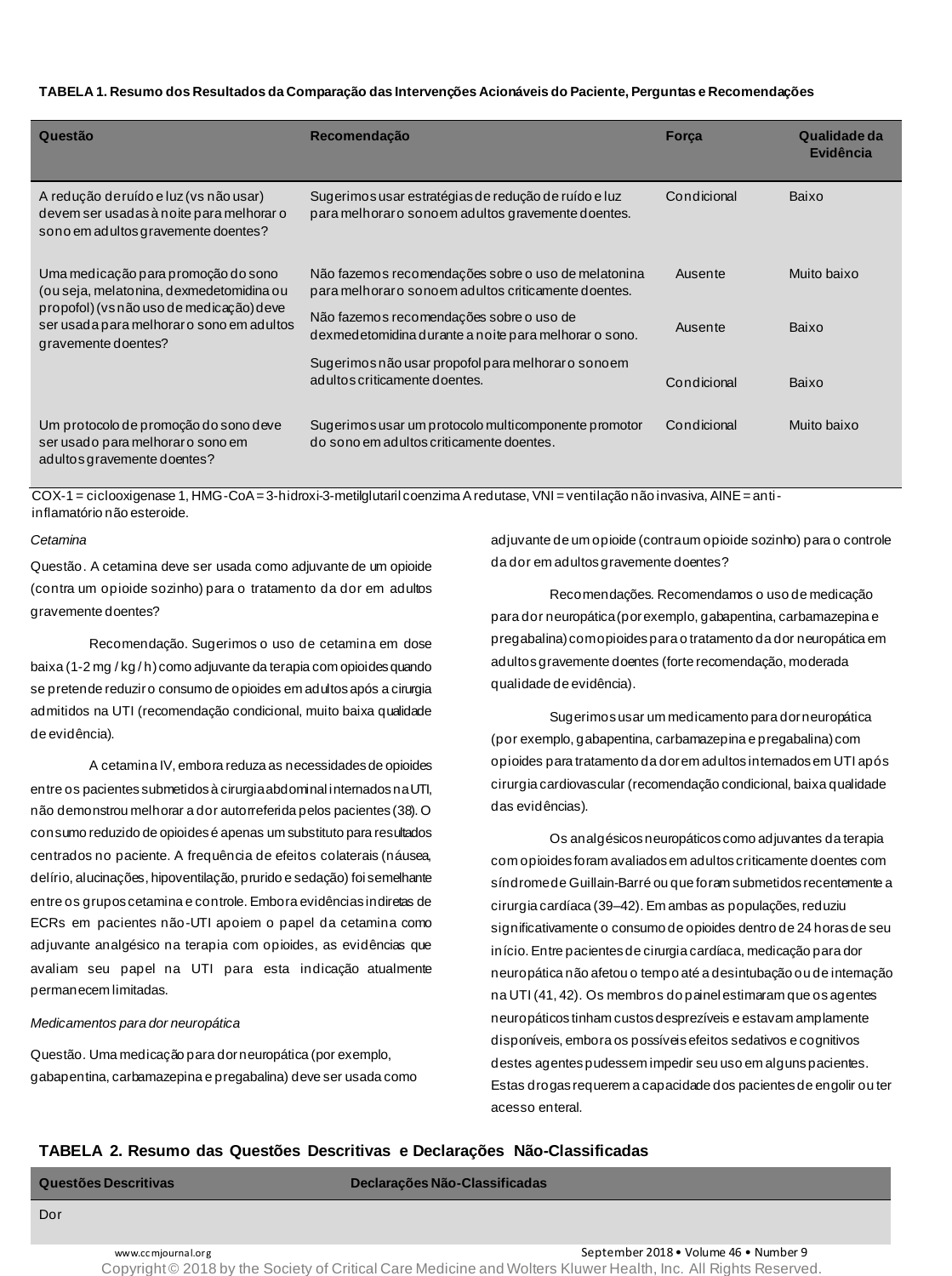# **TABELA 2. Resumo das Questões Descritivas e Declarações Não-Classificadas**

| Questões Descritivas                                                                                             | Declarações Não-Classificadas                                                                                                                                                                                                                                                                                                                                                                                                                                     |
|------------------------------------------------------------------------------------------------------------------|-------------------------------------------------------------------------------------------------------------------------------------------------------------------------------------------------------------------------------------------------------------------------------------------------------------------------------------------------------------------------------------------------------------------------------------------------------------------|
| Quais fatores influenciama dor em adultos<br>gravemente doentes durante o repouso e durante<br>os procedimentos? | A dor em repouso é influenciada por fatores psicológicos (por exemplo, ansiedade,<br>depressão) e demográficos (por exemplo, idade jovem, uma ou mais comorbidades,<br>história de cirurgia).                                                                                                                                                                                                                                                                     |
|                                                                                                                  | A dor durante um procedimento é influenciada pela intensidade da dor pré-<br>procedimento, pelo tipo de procedimento, pelos diagnósticos cirúrgicos ou de trauma<br>subjacentes e pelos fatores demográficos (idade mais jovem, sexo feminino e etnia<br>não branca).                                                                                                                                                                                             |
| Quais são os métodos de avaliação da dor mais<br>confiáveis e válidos para uso em adultos<br>gravemente doentes? | Escalas de autorrelato: O autorrelato de dor de um paciente é o padrão de referência para<br>avaliação da dorem pacientes que podem se comunicar de forma confiável. Entre adultos<br>gravemente doentes que são capazes de autorrelatar a dor, a escala de classificação<br>numérica de 0 a 10 administrada verbalmente ou visualmente é uma escala de dor válida e<br>viável.                                                                                   |
|                                                                                                                  | Ferramentas de avaliação da dor comportamental: Entre os adultos gravemente doentes,<br>incapazes de autorrelatar a dor e nos quaisos comportamentos são observáveis, o BPS,<br>BPS-NI e o CPOT demonstram a maior validade e confiabilidade para o monitoramento da<br>dor.                                                                                                                                                                                      |
|                                                                                                                  | Relatos de cuidadores: quando apropriado, e quando o paciente não consegue fazer o<br>autorrelato, a família e cuidadores podem estar envolvidos no processo de avaliação da dor<br>do ente querido.                                                                                                                                                                                                                                                              |
|                                                                                                                  | Medidas fisiológicas: Os sinais vitais (isto é, frequência cardíaca, pressão arterial,<br>frequência respiratória, saturação de oxigênio e CO2 expirado) não são indicadores válidos<br>para dor em adultos gravemente doentes e devem ser usados apenas como pistas para<br>iniciar uma avaliação adicional usando métodos validados, como o autorrelato de dor do<br>paciente (sempreque possível) ou uma escala comportamental (isto é, BPS, BPS-NI,<br>CPOT). |

### Agitação / sedação

Em adultos intubados em estado crítico, existe diferença entre a Interrupção Diária de Sedação e a Sedação com Protocolo de Enfermagem na capacidade de atingir e manter um leve nível de sedação?

As ferramentas de monitoramento de sedação objetivas (ferramentas baseadas no eletroencefalograma, ou ferramentas como a variabilidade da frequência cardíaca, a actigrafia e os potenciais evocados) são úteis no manejo da sedação em adultos intubados em estado crítico?

Quais são as taxas de prevalência, justificativa e resultados (danos e benefícios) associados ao uso de contenção física em adultos criticamente doentes intubados ou não?

Em adultos intubados em estado crítico, a Interrupção Diária de Sedação e a Sedação com Protocolo de Enfermagem (SPE) podem alcançar e manter um leve nível de sedação.

Observações: Um teste de Interrupção Diária de Sedação (IDS) ou de despertar espontâneo é definido como um período de tempo, cada dia, durante o qual a medicação sedativa de um paciente é interrompida e os pacientes podem acordar e alcançar excitação e / ou alerta, definidos por ações objetivas como abrir olhos em resposta a uma voz, seguir comandos simples, e / ou ter uma pontuação na Escala de Sedação-Agitação (SAS) de 4-7 ou uma Escala de Agitação-Sedação de Richmond (RASS) -1 a +1. SPE é definida como um protocolo estabelecido de sedação implementado pelos enfermeiros à beira do leito para determinar as escolhas sedativas e para titular estes medicamentos para atingir escores de sedação direcionados a prescrição.

A monitoração do BIS parece ser mais adequada para a titulação sedativa durante a sedação profunda ou o bloqueio neuromuscular, embora os dados observacionais também sugiram benefício potencial com sedação mais leve.

A sedação que é monitorada com o BIS em comparação com escalas subjetivas pode melhorar a titulação sedativa quando uma escala de sedação não pode ser usada.

Restrições físicas são frequentemente usadas para adultos criticamente doentes, embora as taxas de prevalência variem muito de país para país.

Os prestadores de cuidados intensivos relatamo uso de restrições para evitar autoextubação e remoção de dispositivos médicos, evitar quedas e proteger funcionários de pacientes combativos, apesar da falta de estudos que demonstrem eficácia e as preocupações de segurança associadas a restrições físicas (por exemplo, extubações não planejadas, maior agitação) .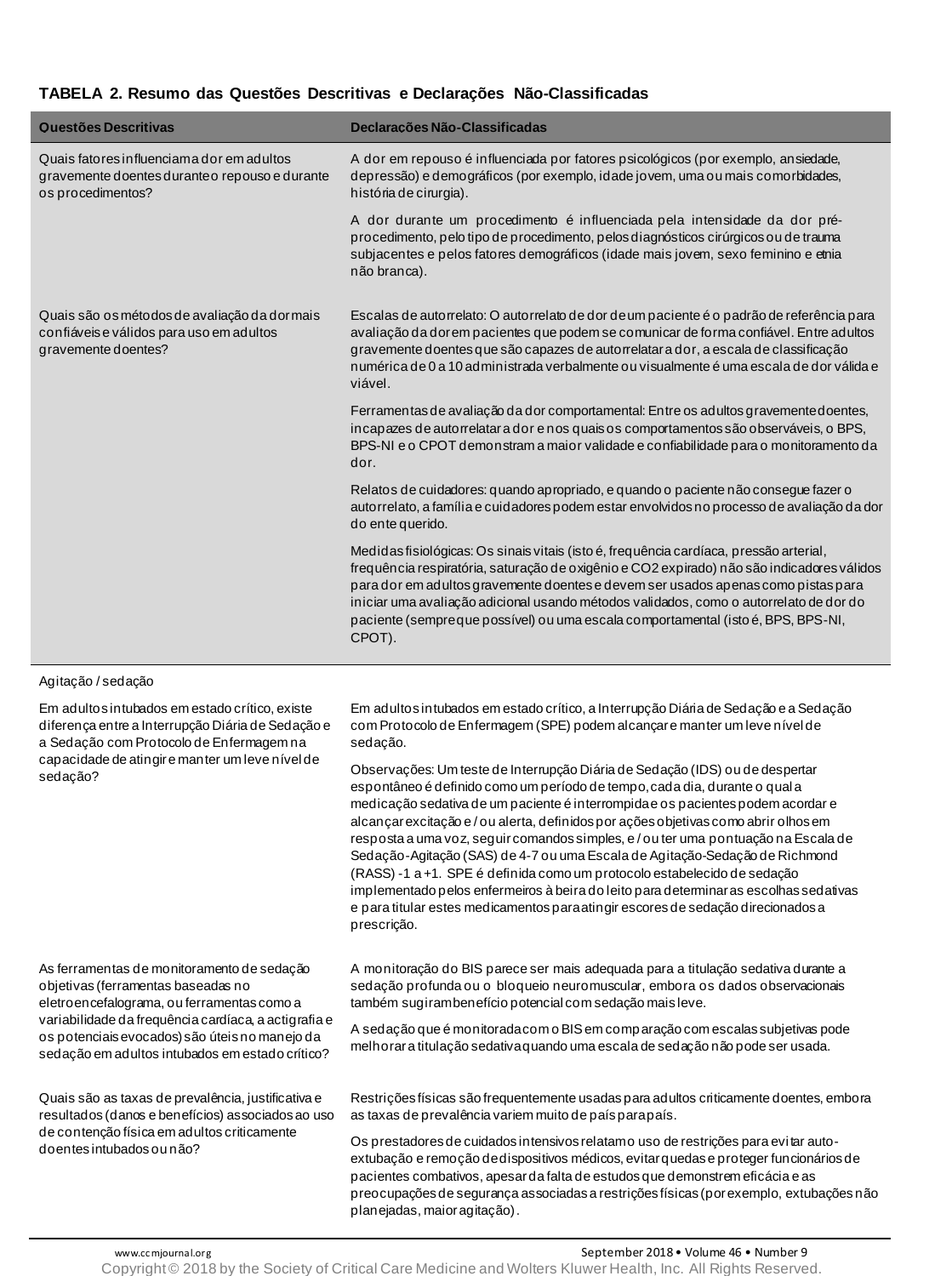# **TABELA 2. Resumo das Questões Descritivas e Declarações Não-Classificadas**

| Questões Descritivas                                                                                                                                                                           | Declarações Não-Classificadas                                                                                                                                                                                                                  |
|------------------------------------------------------------------------------------------------------------------------------------------------------------------------------------------------|------------------------------------------------------------------------------------------------------------------------------------------------------------------------------------------------------------------------------------------------|
| Delirium                                                                                                                                                                                       | Para os seguintes fatores de risco, fortes evidências indicam que estes estão associados<br>ao delirium em adultos criticamente doentes:                                                                                                       |
| Quais fatores de risco predisponentes e<br>precipitantes estão associados à ocorrência de                                                                                                      | 1. Modificável: uso de benzodiazepínicos e transfusões de sangue                                                                                                                                                                               |
| delirium (isto é, incidência, prevalência, transição<br>normal), duração do delirium ou gravidade em<br>adultos criticamente doentes?                                                          | 2. Não modificável: idade maior, demência, coma anterior, trauma e cirurgia de emergência<br>pré-UTI e aumento dos escores de Fisiologia e Avaliação da Saúde Crônica (APACHE) e<br>da Sociedade Americana de Anestesiologia (ASA)             |
| O delirium pode ser previsto em adultos<br>criticamente doentes?                                                                                                                               | Modelos preditivos que incluem fatores de risco de delirium no momento da admissão<br>na UTI e nas primeiras 24 horas de internação na UTI foram validados e demonstraram<br>ser capazes de prever o delirium em adultos criticamente doentes. |
| O nível de despertar influencia as avaliações de<br>delirium comuma ferramenta de rastreio validada?                                                                                           | O nível de despertar pode influenciar as avaliações de delirium com uma ferramenta de<br>rastreio validada.                                                                                                                                    |
| Quais são os desfechos de curto e longo prazo do<br>delirium em adultos gravemente doentes? Estes<br>desfechos tem relação de causalidade com o                                                | delirium em adultos gravemente doentes está fortemente associado ao<br>$\overline{O}$<br>comprometimento cognitivo aos 3 e 12 meses após a alta da UTI e pode estar associado<br>a um maior tempo de internação hospitalar.                    |
| delirium?                                                                                                                                                                                      | O delirium em adultos criticamente doentes não está associado a transtomo de estresse<br>pós-traumático ou sofrimento pós-UTI.                                                                                                                 |
|                                                                                                                                                                                                | O delirium em adultos criticamente doentes não demonstra associação consistente com<br>o tempo de permanência na UTI, transferência para um local que não seja o domicílio,<br>depressão, funcionalidade / dependência o umortalidade.         |
| Quais são os resultados a curto e longo prazo do<br>delirium rapidamente reversível?                                                                                                           | O delirium rapidamente reversível está associado a desfechos semelhantes aos pacientes<br>que nunca apresentaram delirium.                                                                                                                     |
| Imobilidade (reabilitação e mobilização)                                                                                                                                                       |                                                                                                                                                                                                                                                |
| Para adultos criticamente doentes, a reabilitação /<br>mobilização (realizada no leito ou fora do leito) é<br>comumente associada a eventos de segurança ou<br>danos relacionados ao paciente? | Eventos de segurança graves ou danos não ocorrem comumente durante a reabilitação<br>física ou mobilização.                                                                                                                                    |
| Para adultos gravemente doentes, que aspectos<br>do estado clínico do paciente são indicadores para                                                                                            | Os principais indicadores para iniciar com segurança a reabilitação / mobilização incluem<br>estabilidade no estado cardiovascular, respiratório e neurológico.                                                                                |
| o início seguro da reabilitação / mobilização<br>(realizada no leito ou fora do leito)?                                                                                                        | Infusões vasoativas ou ventilação mecânica não são barreiras para iniciara reabilitação /<br>mobilização, supondo que os pacientes estejam compensados com o uso d estas terapias.                                                             |
| Para pacientes adultos gravemente enfermos, que<br>aspectos do estado clínico do paciente são                                                                                                  | Os principais indicadores para interromper a reabilitação / mobilização incluem o<br>desenvolvimento de nova instabilidade cardiovascular, respiratória ou neurológica.                                                                        |
| indicadores de que a reabilitação / mobilização<br>(realizada no leito ou fora do leito) deveser<br>interrompida?                                                                              | Outros eventos, como queda ou mau funcionamento do dispositivo médico e estresse do<br>paciente, também são indicações para interrupção.                                                                                                       |
| Sono                                                                                                                                                                                           | A presença de delirium pode não afetar o tempo total de sono, a eficiência do                                                                                                                                                                  |
| O sono é diferente em adultos criticamente<br>doentes se o delirium (vs sem delirium) estiver<br>presente?                                                                                     | sono ou a fragmentação do sono.                                                                                                                                                                                                                |
|                                                                                                                                                                                                | A influência do delirium na proporção de tempo gasto em sono leve (N1 + N2)<br>versus sono mais profundo (N3) é desconhecida.                                                                                                                  |
|                                                                                                                                                                                                | O sono REM é menor se o delirium estiver presente.                                                                                                                                                                                             |
|                                                                                                                                                                                                | O delirium está associado a uma maior interrupção do ciclo de sono circadiano e<br>aumento do sonodurante o dia.                                                                                                                               |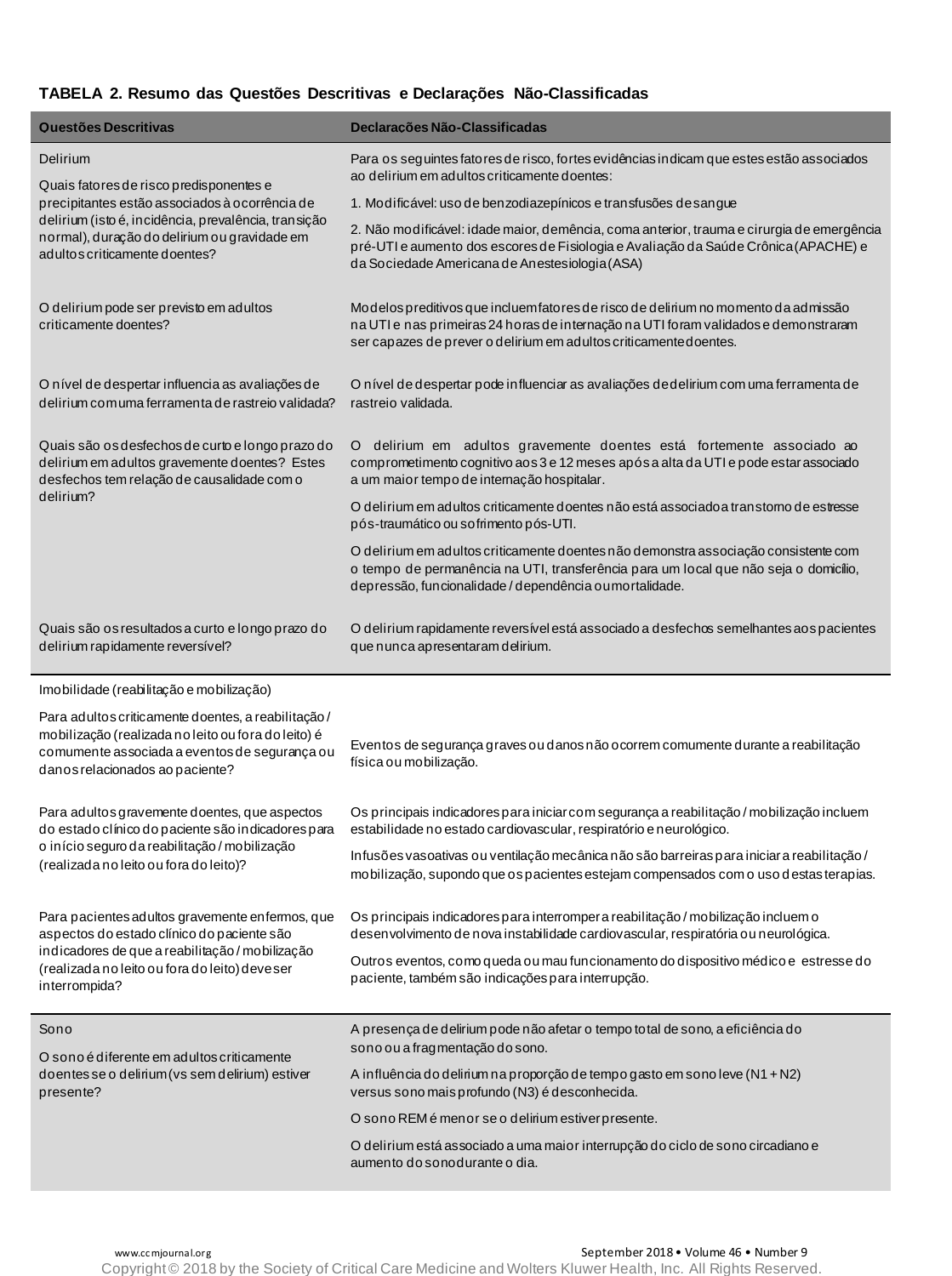### **TABELA 2. Resumo das Questões Descritivas e Declarações Não-Classificadas**

| Questões Descritivas                                                                                                                                                         | Declarações Não-Classificadas                                                                                                                                                                                                                                                        |
|------------------------------------------------------------------------------------------------------------------------------------------------------------------------------|--------------------------------------------------------------------------------------------------------------------------------------------------------------------------------------------------------------------------------------------------------------------------------------|
| O sono é diferente em adultos criticamente<br>do entes que são ventilados mecanicamente (vs<br>não ventilados mecanicamente)?                                                | O uso de ventilação mecânica em adultos criticamente doentes pode piorar a fragmentação<br>do sono, a arquitetura e o ritmo circadiano (sono diumo) em comparação com o sono<br>normal, mas estes efeitos são frequentemente variáveis e ainda não foram totalmente<br>investigados. |
|                                                                                                                                                                              | O uso de ventilação mecânica (vs períodos sem ventilação mecânica) em pacientes com<br>insuficiência respiratória pode melhorar a eficiência do sono e reduzir a fragmentação, mas<br>os dados são limitados.                                                                        |
| Qual é a prevalência de padrões de sono<br>incomuns ou dissociativos em adultos criticamente<br>doentes?                                                                     | A prevalência depadrões de sono incomuns ou dissociados é altamente variável<br>e dependedas características do paciente.                                                                                                                                                            |
| Quais fatores de risco existentes antes do início da<br>do ença crítica afetam a qualidade do sono em<br>adultos gravemente doentes na UTI?                                  | Pacientes que relatam sono de má qualidade e / ou uso de auxílio farmacológico para<br>dormir em casa são mais propensos a relatar sono de má qualidade na UTI.                                                                                                                      |
| Quais fatores de risco adquiridos na UTI afetam a<br>qualidade do sono em adultos gravemente<br>doentes?                                                                     | Dor, estímulos ambientais, interrupções relacionadas à assistência à saúde, fatores<br>psicológicos, fatores respiratórios e medicamentos afetam a qualidade do sono na<br>UTI.                                                                                                      |
| O sono e as alterações do ritmo circadiano<br>"durante" a internação na UTI afetam os<br>resultados durante e/ou após a permanência na<br>UTI em adultos gravemente doentes? | Embora exista uma associação entre a qualidade do sono e a ocorrência de deliriumem<br>adultos criticamente doentes, uma relação de causa e efeito não foi estabelecida.                                                                                                             |
|                                                                                                                                                                              | Uma associação entre a qualidade do sono e a duração da ventilação mecânica, o<br>tempo de permanência na UTI e a mortalidade na UTI em adultos criticamente doentes<br>ainda não está clara.                                                                                        |
|                                                                                                                                                                              | Os efeitos da qualidade do sono e alterações do ritmo circadiano nos desfechos em<br>pacientes críticos após a alta da UTI são desconhecidos.                                                                                                                                        |

BIS = análise bispectral, BPS = Escala de Dor Comportamental em paciente intubado, BPS-NI = Escala de Dor Comportamental em paciente intubado, CPOT = Ferramenta de Observação de Dor Crítica, IDS = interrupção sedativa diária, SPE= sedação com protocolo de enfermagem, REM = movimento ocular rápido.

### **Agitação/ Sedação**

Sedativos são frequentemente administrados a pacientes criticamente doentes para aliviar a ansiedade e prevenir danos relacionados à agitação (2).

Estes medicamentos podem predispor a aumento da morbidade dos pacientes (43–46). Além do médico determinar a indicação específica para o uso de sedativos, o estado de sedação atual e subsequente do paciente deve ser continuamente avaliado usando escalas válidas e confiáveis (47-49). As diretrizes de 2013 (2) sugeriram direcionar níveis leves de sedação ou usar testes diários de despertar (44, 50- 52) e minimizar os benzodiazepínicos (53), para melhorar os desfechos em curto prazo (por exemplo, duração da ventilação mecânica e UTI). Além disso, os paradigmas de entrega de sedação e medicamentos sedativos específicos podem ter um efeito importante nos resultados pós-UTI, incluindo mortalidade em 90 dias, funcionamento físico e desfechos neurocognitivos e psicológicos.

### *Sedação Leve*

*Questão*. A sedação leve (vs sedação profunda), independentemente do (s) agente (s) sedativo (s) utilizado (s), afeta significativamente os

desfechos em adultos criticamente doentes, ventilados mecanicamente?

*Recomendação*. Sugerimos a utilização de sedação leve (vs sedação profunda) em adultos gravemente enfermos, mecanicamente ventilados (recomendação condicional, baixa qualidade de evidência).

A declaração não-classificada das diretrizes de 2013 associou a manutenção de um nível leve de sedação com tempo reduzido para a desintubação e permanência na UTI (2). Embora a diretriz anterior tenha definido sedação leve como escala de Sedação-Agitação de Richmond (RASS) maior ou igual a –2 e abertura ocular de pelo menos 10 segundos (50), este nível de sedação é provavelmente mais profundo do que o necessário para manejo de pacientes mecanicamente ventilado em uma UTI. Nenhuma definição aceita universalmente de sedação leve existe. Para os estudos que utilizaram escalas, como a RASS (48), um escore RASS de –2 a +1 (ou seu equivalente utilizando outras escalas) foi definido como sedação leve nos estudos avaliados por este painel.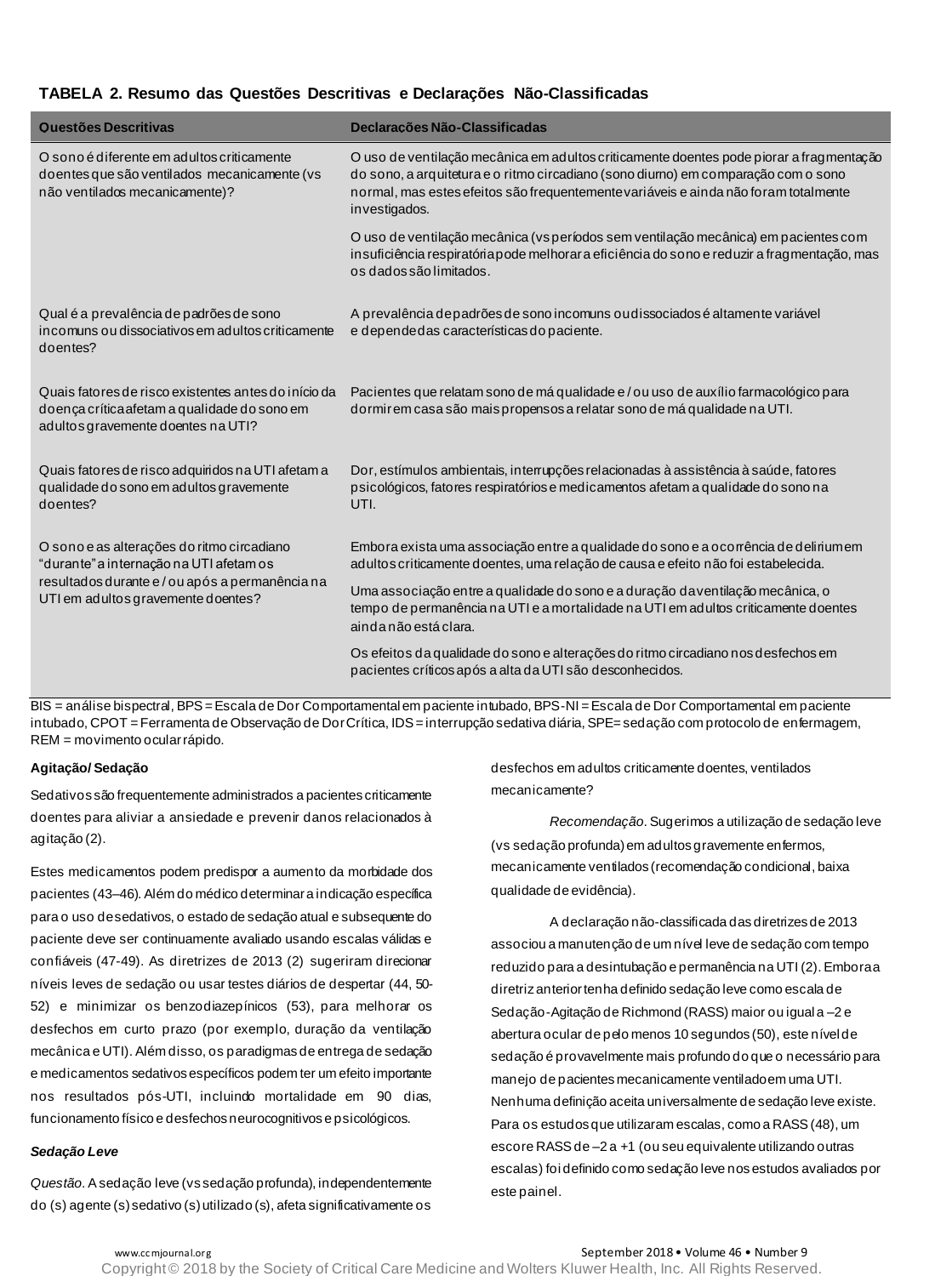Os desfechos avaliados diferem dos desfechos de curto prazo avaliados nas diretrizes de 2013 (2) na consideração das medidas de alta pós-UTI. A sedação leve foi associada a um tempo menor de desintubação (51, 54, 55) e uma taxa reduzida de traqueostomia (50). Sedação leve não foi associada com redução na mortalidade em 90 dias (44, 50, 53), prevalência de delirium (44, 54), incidência de transtorno de estreste pós-traumático (31, 50) ou autodesintubação (44, 50, 53, 55). Nenhum ECR avaliou o impacto da sedação leve versus profunda no funcionamento cognitivo ou físico.

*Escolha de sedativo.* Indicação de sedação, objetivo, farmacologia clínica e custo de aquisição são importantes determinantes na escolha de um agente sedativo. As diretrizes de 2013 sugerem (condicionalmente) que os sedativos não benzodiazepínicos (propofol ou dexmedetomidina) são preferíveis aos sedativos benzodiazepínicos (midazolam ou lorazepam) em adultos gravemente enfermos e ventilados mecanicamente devido à melhora dos desfechos em curto prazo, como tempo de internação na UTI, duração da ventilação mecânica e delirium (2). Para as diretrizes de 2018 (1), consideramos os resultados de curto e longo prazo como críticos em nossa avaliação.

*Questões*. O propofol, quando comparado a um benzodiazepínico, deve ser usado para sedação em adultos criticamente doentes e ventilados mecanicamente?

A dexmedetomidina, quando comparada com um benzodiazepínico, deve ser usada para sedação em adultos criticamente doentes e ventilados mecanicamente?

A dexmedetomidina, quando comparada ao propofol, deve ser usada para sedação em adultos criticamente doentes e ventilados mecanicamente?

*Recomendação*. Sugerimos a utilização de propofol ou dexmedetomidina sobre benzodiazepínicos para sedação em adultos gravemente enfermos e ventilados mecanicamente (recomendação condicional, baixa qualidade de evidência).

Nós avaliamos o efeito do propofol versus um benzodiazepínico, dexmedetomidina versus um benzodiazepínico e propofol versus dexmedetomidina em três análises separadas para os desfechos considerados críticos. Na maioria dos estudos, os benzodiazepínicos foram administrados em infusões contínuas e não bolus intermitentes. Nós combinamos estudos usando midazolam e lorazepam. Um tempo reduzido para superficializar a sedação de pelo menos 4 horas e tempo até a desintubação de pelo menos 8-12 horas (um turno de amamentação) foi considerado clinicamente significativo.

Comparado com um benzodiazepínico, o uso de propofol foi associado a um menor tempo para a sedação leve em sete ECRs (56-62) e um tempo mais curto para a desintubação em nove ECRs (56, 57, 61, 67). Apenas um ECR avaliou delirium e não encontrou diferença (61). Não há dados disponíveis para outros resultados críticos. Embora o propofol tenha sido associado a um maior risco de auto-desintubação, o IC para este desfecho foi amplo e ainda não está claro se houve dano (ou seja, necessidade de reintubação).

A dexmedetomidina, quando comparada a uma infusão de benzodiazepínicos (um estudo utilizou bolus intermitentes), foi associada a uma duração mais curta da ventilação mecânica em cinco ECRs (53, 67-70) e permanência em UTI em três ECRs (53, 68, 71). A prevalência de delirium foi avaliada em quatro ECRs (53, 68, 69, 71); os dados do ensaio Midazolam versus Dexmedetomidina (MIDEX) (69) não puderam ser agrupados, uma vez que o delirium foi avaliado apenas uma vez, 48 horas após a interrupção da sedação. A dexmedetomidina foi associada a uma redução significativa do delirium nos três ECRs agrupados que avaliaram o delirium durante a permanência na UTI (53, 68, 71). Os estudos de Segurança e Eficácia da Dexmedetomidina Comparada com o Midazolam (53) e Melhorando a Eficácia da Sedação Direcionada e da Reduzindo a Disfunção Neurológica (MENDS) (68) demonstraram uma maior incidência de bradicardia no grupo dexmedetomidina; nenhum estudo mostrou ser necessária intervenção para a bradicardia.

Nós avaliamos três ensaios clínicos randomizados comparando dexmedetomidina e propofol; nenhum dos três demonstrou qualquer diferença no tempo até a desintubação (67, 69, 72). Não há dados disponíveis para outros resultados críticos. Um ECR único, o estudo Propofol versus Dexmedetomidina (PRODEX), mostrou que a incidência de delirium diminuiu com a dexmedetomidina no único momento de 48 horas após a cessação da sedação (69). Os pacientes poderiam se comunicar de forma mais eficaz se sedados com dexmedetomidina quando comparados com o propofol (69). Não foram relatadas diferenças na bradicardia ou hipotensão entre os pacientes sedados com propofol versus dexmedetomidina (69).

Considerações econômicas em torno da escolha do sedativo não foram avaliadas, pois os custos de aquisição de propofol e dexmedetomidina são agora mais baixos do que quando foram inicialmente estudados. A incorporação de propofol e dexmedetomidina na prática foi considerada provavelmente aceitável e viável, ao passo que foi reconhecido que a dexmedetomidina pode não ser o sedativo exclusivo quando sedação profunda (com ou sem bloqueio neuromuscular) é necessária. Os membros do painel julgaram que as consequências desejáveis e indesejáveis do propofol (vs dexmedetomidina) estavam equilibradas; portanto, eles emitiram uma recomendação Condicional para usar qualquer um dos dois agentes para sedação de adultos gravemente doentes.

### **Delirium**

O delirium é comum em adultos criticamente doentes. O delirium é um diagnóstico clínico; a maioria dos estudos detecta sua presença usando ferramentas de triagem, como o Método de Avaliação de Confusão na UTI (CAM-ICU) ou a Lista de Avaliação de Delirium em Terapia Intensiva (ICDSC) (73, 74). O delirium pode ser perturbador para pacientes e familiares afetados e está associado a pior

www.cc mjournal.org example and the separate of the September 2018 • Volume 46 • Number 9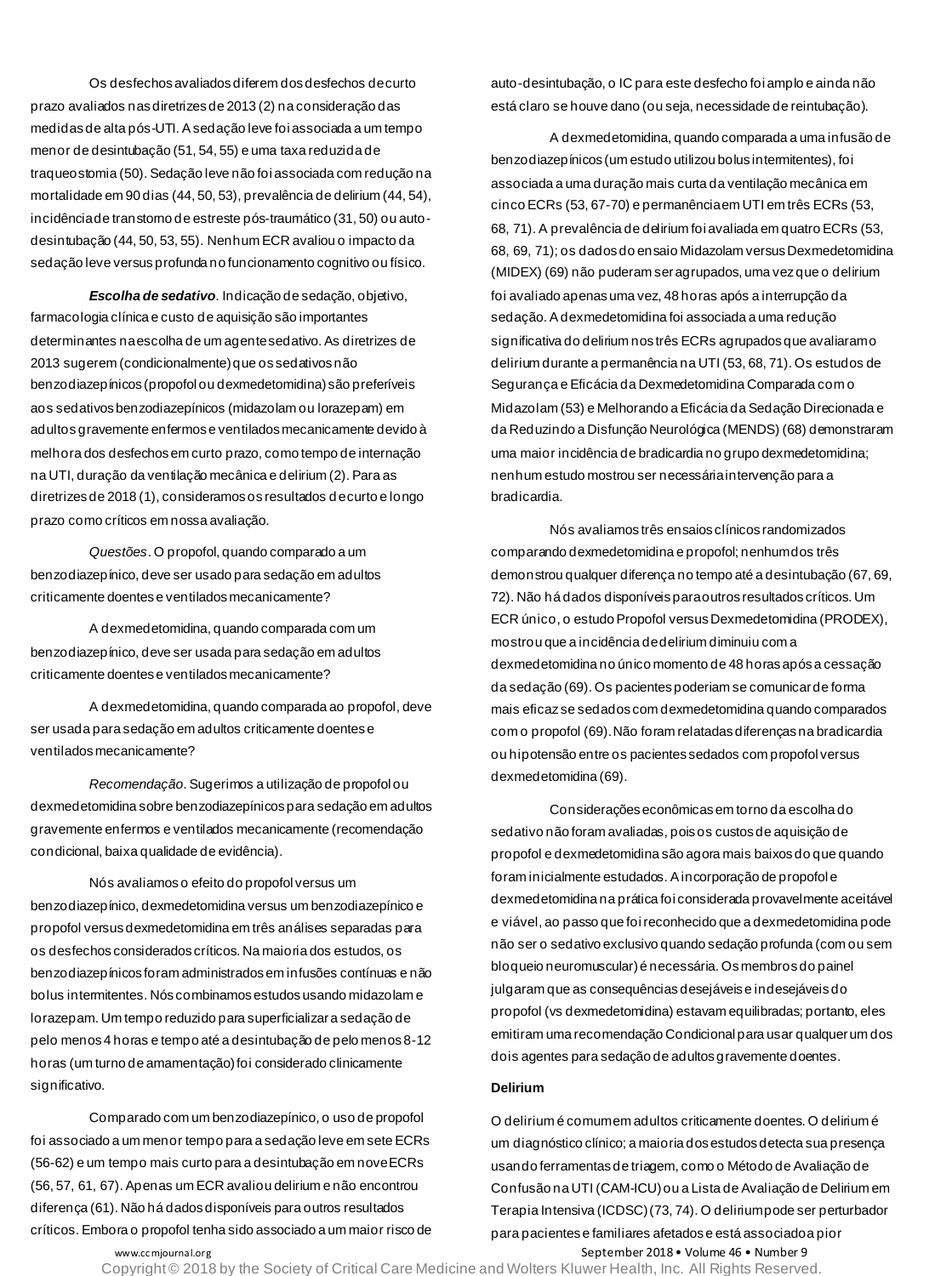prognóstico cognitivo, aumento permanência na UTI e hospitalar, e maiores custos (75).

### *Prevenção e Tratamento Multicomponente Não-Farmacológico*

*Questão*. Uma estratégia multicomponente e não farmacológica (vs sem esta estratégia) deve ser usada para reduzir o delirium em adultos gravemente doentes?

*Recomendação*. Sugerimos a utilização de uma intervenção multicomponente não farmacológica focada (mas não limitada a) na redução de fatores de risco modificáveis para o delirium, melhoria da cognição e otimização do sono, mobilidade, audição e visão em adultos criticamente doentes (recomendação condicional, baixa qualidade de evidência).

*Observações.* Estas intervenções multicomponentes incluem (mas não estão limitadas a) estratégias para reduzir ou encurtar o delirium (por exemplo, reorientação, estimulação cognitiva, uso de relógios), melhorar o sono (por exemplo, minimizar a luz e o ruído), melhorar a vigília (sedação reduzida), reduzir a imobilidade (por exemplo, reabilitação / mobilização precoce) e reduzir a deficiência auditiva e / ou visual (por exemplo, permitir o uso de dispositivos como aparelhos auditivos ou óculos).

Os estudos de intervenção multicomponentes, muitos dos quais não foram randomizados, avaliaram um conjunto de intervenções. No geral, o uso de tais estratégias reduziu significativamente o delirium (76, 80). Além disso, a duração do delirium na UTI em pacientes que o desenvolveram (79), a permanência na UTI (76) e a mortalidade hospitalar diminuíram (77). Outra abordagem de intervenção múltipla, o pacote Despertar e Coordenação de Ventilação, Monitorização e Manejo do Delirium e Exercício Precoce/ Mobilização (ABCDE), foi significativamente associado com menos delirium em um estudo antes-depois (81). Quando um pacote ABCDEF revisado e ampliado (que incluiu um enfoque em "A", avaliação e tratamento da dor e "F", envolvimento familiar) foi avaliado em um estudo maior, multicêntrico, antes e depois, e onde o delirium era também avaliado usando o CAM-ICU, uma análise ajustada mostrou que as melhorias na complacência do pacote foram significativamente associadas com a redução da mortalidade e mais dias na UTI sem coma ou delirium (82). Efeitos adversos não foram relatados nos estudos de intervenções não farmacológicas.

*Tratamento do Delirium* 

*Questão*. Um agente farmacológico (contra o não uso deste agente) deve ser usado para "tratar" o delirium em todos os adultos gravemente doentes com delirium?

*Antipsicótico/ Estatina*

Recomendação. Sugerimos não usar rotineiramente o haloperidol, um antipsicótico atípico, ou um inibidor da coenzima 3-hidroxi-3 metilglutaril redutase (ou seja, estatina) para tratar o delirium (recomendação condicional, baixa qualidade de evidência).

Um total de seis ECRs, usando haloperidol (n = 2) (83, 84), antipsicóticos atípicos (quetiapina [n = 1] [83], ziprasidona [n = 1] [81] e olanzapina  $[n = 1][84]$ .  $]$ , e uma estatina (rosuvastatina) (n = 1) (87), orientaram esta questão. Esta evidência sugere que o uso do antipsicótico típico, haloperidol, um antipsicótico atípico ou uma estatina não foi associado a um menor tempo de delirium, ventilação mecânica ou permanência na UTI, ou diminuição da mortalidade.

Embora esta recomendação desencoraje o uso "rotineiro" de agentes antipsicóticos no tratamento do delirium, o uso a curto prazo do haloperidol ou de um antipsicótico atípico em pacientes pode ser necessário, apesar da falta de evidência, para aqueles pacientes que experimentam sofrimento significativo secundário aos sintomas de delirium, como alucinações e / ou medo associado ao delirium ou que estão delirantes e têm agitação que pode ser fisicamente prejudicial para si ou para os outros (88). No entanto, todos os agentes antipsicóticos devem ser descontinuados imediatamente após a resolução dos sintomas angustiantes do paciente.

#### *Dexmedetomidina*

Recomendação. Sugerimos o uso de dexmedetomidina para o delirium em adultos mecanicamente ventilados, onde a agitação está impedindo o desmame / desintubação (recomendação condicional, baixa qualidade das evidências).

Um único estudo randomizado avaliou o papel da dexmedetomidina como um tratamento para a agitação que impede a liberação do ventilador (89). Ele examinou 21.500 pacientes intubados de 15 UTIs para registrar os 71 pacientes do estudo e foi encerrado precocemente porque o financiamento alocado (do fabricante da dexmedetomidina) foi gasto (89). Embora dexmedetomidina (vs placebo) tenha sido associada a um aumento pequeno, mas estatisticamente significativo, de horas livres de ventilador dentro de 7 dias após a randomização, seu uso não afetou a permanência na UTI ou no hospital, ou local de disposição dos pacientes após a alta hospitalar.

### **Imobilidade (Reabilitação e Mobilização)**

Sobreviventes de doenças críticas frequentemente experimentam muitas sequelas a longo prazo, incluindo fraqueza muscular adquirida na UTI (FMA-UTI). A FMA-UTI pode ocorrer em 25 a 50% dos pacientes graves (90) e está associado a prejuízos na sobrevida a longo prazo, no funcionamento físico e na qualidade de vida dos pacientes (91-93). Um fator de risco importante para a FMA-UTI é repouso no leito (91, 94). A segurança, a viabilidade e os benefícios da reabilitação e mobilização realizadas no ambiente da UTI foram avaliados como possíveis meios de mitigar a FMA-UTI e o prejuízo ao funcionamento físico. Como destacado nas diretrizes de 2013 (2),

www.cc mjournal.org example and the separate of the September 2018 • Volume 46 • Number 9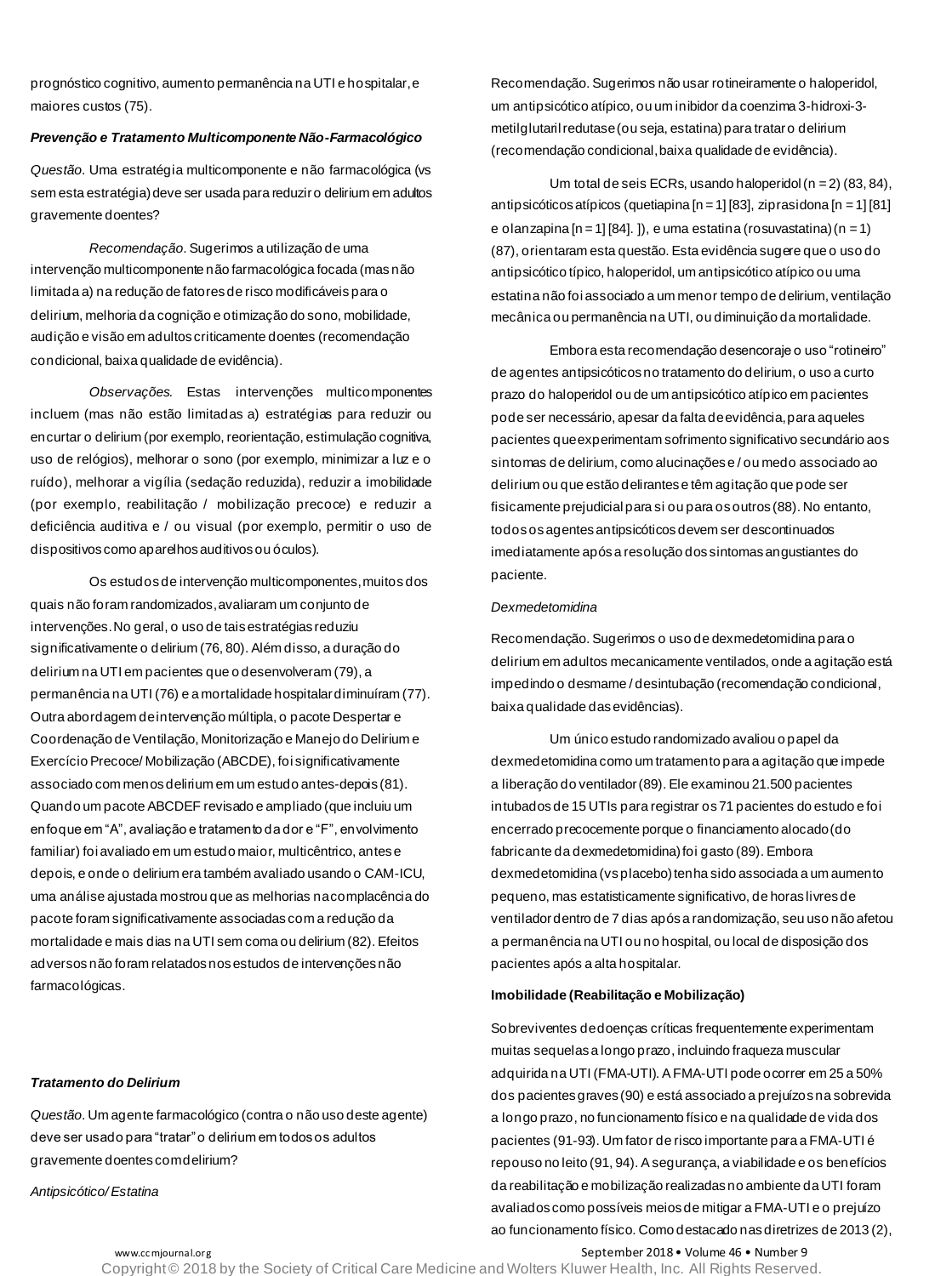a reabilitação / mobilização pode ser benéfica como uma estratégia de manejo de delirium. Além disso, existem importantes associações entre as práticas analgésica e de sedação, e o estado de dor e sedação com a participação dos pacientes na reabilitação / mobilização na UTI (95).

*Questão*. Para adultos gravemente doentes, a reabilitação ou mobilização (realizada no leito ou fora do leito) é benéfica para melhorar os resultados do paciente, família ou sistema de saúde em comparação com os cuidados habituais, uma intervenção diferente de reabilitação / mobilização, placebo ou intervenção simulada?

*Recomendação*. Sugerimos reabilitação ou mobilização em adultos criticamente doentes (recomendação condicional, baixa qualidade das evidências).

*Observações.* A reabilitação é um "conjunto de intervenções destinadas a melhorar a funcionalidade e reduzir a incapacidade em indivíduos com uma condição de saúde". A mobilização é um tipo de intervenção dentro da reabilitação que facilita o movimento de pacientes e gasta energia como objetivo de melhorar os resultados dos pacientes. Esta recomendação apoia a realização de intervenções de reabilitação / mobilização em detrimento de cuidados usuais ou intervenções similares com duração reduzida, frequência reduzida ou início tardio. A implementação desta recomendação será influenciada por questões relacionadas à viabilidade, particularmente relacionadas à variabilidade na disponibilidade de pessoal adequado e recursos para realizar intervenções de reabilitação / mobilização em UTIs.

Identificamos um total de 16 ECRs (96-111) que atenderam aos nossos critérios de elegibilidade e relataram cinco desfechos críticos. A reabilitação / mobilização melhorou significativamente a força muscular na alta da UTI (99-101, 103, 105, 111) e reduziu significativamente a duração da ventilação mecânica (96–100, 102, 104, 107). Uma melhoria moderada, mas não significativa, na qualidade de vida relacionada à saúde medida pelo uso do instrumento 36 de forma abreviada dentro de dois meses de alta foi observada em quatro ECRs (103, 107-109).

A reabilitação / mobilização não teve efeito sobre a mortalidade hospitalar (96, 98-109, 112) ou medidas de funcionamento físico de curto prazo (96, 102, 105, 107, 110). A incidência de eventos adversos para os pacientes foi muito baixa com base em cinco ensaios e oito estudos observacionais. Três resultados adicionais (função cognitiva, saúde mental e tempo de retorno ao trabalho e resultados econômicos relacionados) não puderam ser avaliados devido a dados insuficientes.

A reabilitação / mobilização foi avaliada como viável, aceitável para as principais partes interessadas e, provavelmente, com boa relação custo-benefício, com base em dados preliminares. Além disso, evidências indiretas (112), juntamente com uma discussão com membros do painel (incluindo um representante de pacientes na UTI), sugerem que os pacientes valorizam os

benefícios da reabilitação / mobilização (113). Dado o pequeno benefício das intervenções de reabilitação / mobilização (realizadas no leito e fora do leito) e a baixa qualidade geral das evidências, os membros do painel concordaram que as consequências desejáveis para os pacientes provavelmente superam as consequências indesejáveis.

#### **Interrupção do Sono**

O sono inadequado é uma queixa comum e uma fonte de sofrimento para muitos pacientes graves (114, 115). A interrupção do sono na UTI pode ser grave e caracteriza-se por fragmentação do sono, ritmos circadianos anormais, aumento do sono leve (estágio N1) e diminuição do sono de ondas lentas (estágio N3) e movimentos oculares rápidos (REM) (116). A interação de medicamentos, doença crítica, delirium, perfusão cerebral e sono é complexa, mas é importante e é um foco crescente de pesquisa. Além do sofrimento emocional, a privação do sono tem sido relacionada a uma contribuição para o delirium na UTI (117), a duração prolongada da ventilação mecânica (116), a desordem da função imunológica (118) e a disfunção neurocognitiva.

#### *Intervenções Farmacológicas*

*Questão*. Uma medicação para promover o sono (ou seja, melatonina, dexmedetomidina ou propofol) (versus não usar um medicamento) deve ser usada para melhorar o sono em adultos gravemente doentes?

#### *Melatonina*

Recomendação. Não fazemos recomendações sobre o uso de melatonina para melhorar o sono em adultos criticamente doentes (nenhuma recomendação, muito baixa qualidade de evidência).

Três pequenos estudos randomizados controlados por placebo (n = 60) avaliando a administração noturna de melatonina foram revisados (119-121). Dois dos estudos (120, 121) relataram uma pequena melhora na qualidade do sono, mas o painel determinou que os dados eram insuficientes para justificar uma recomendação. A fabricação de melatonina nos Estados Unidos não é regulada pela Food and Drug Administration; preocupações quanto à qualidade e consistência do produto impediram muitos hospitais de adicioná-lo ao seu formulário. A melatonina está, no entanto, associada a relativamente poucos efeitos adversos (por exemplo, sedação leve e dor de cabeça) e é de baixo custo.

#### *Dexmedetomidina*

Recomendação. Não fazemos recomendações sobre o uso de dexmedetomidina à noite para melhorar o sono (sem recomendação, baixa qualidade de evidência).

Dois estudos randomizados ( $n = 74$ ) compararam a dexmedetomidina ao placebo em pacientes criticamente doentes, ventilados mecanicamente (122) e em pacientes gravemente enfermos, não submetidos a ventilação mecânica, que não necessitaram de uma infusão contínua de sedativos (123). A

www.ccmjournal.org **September 2018 • Volume 46 • Number 9**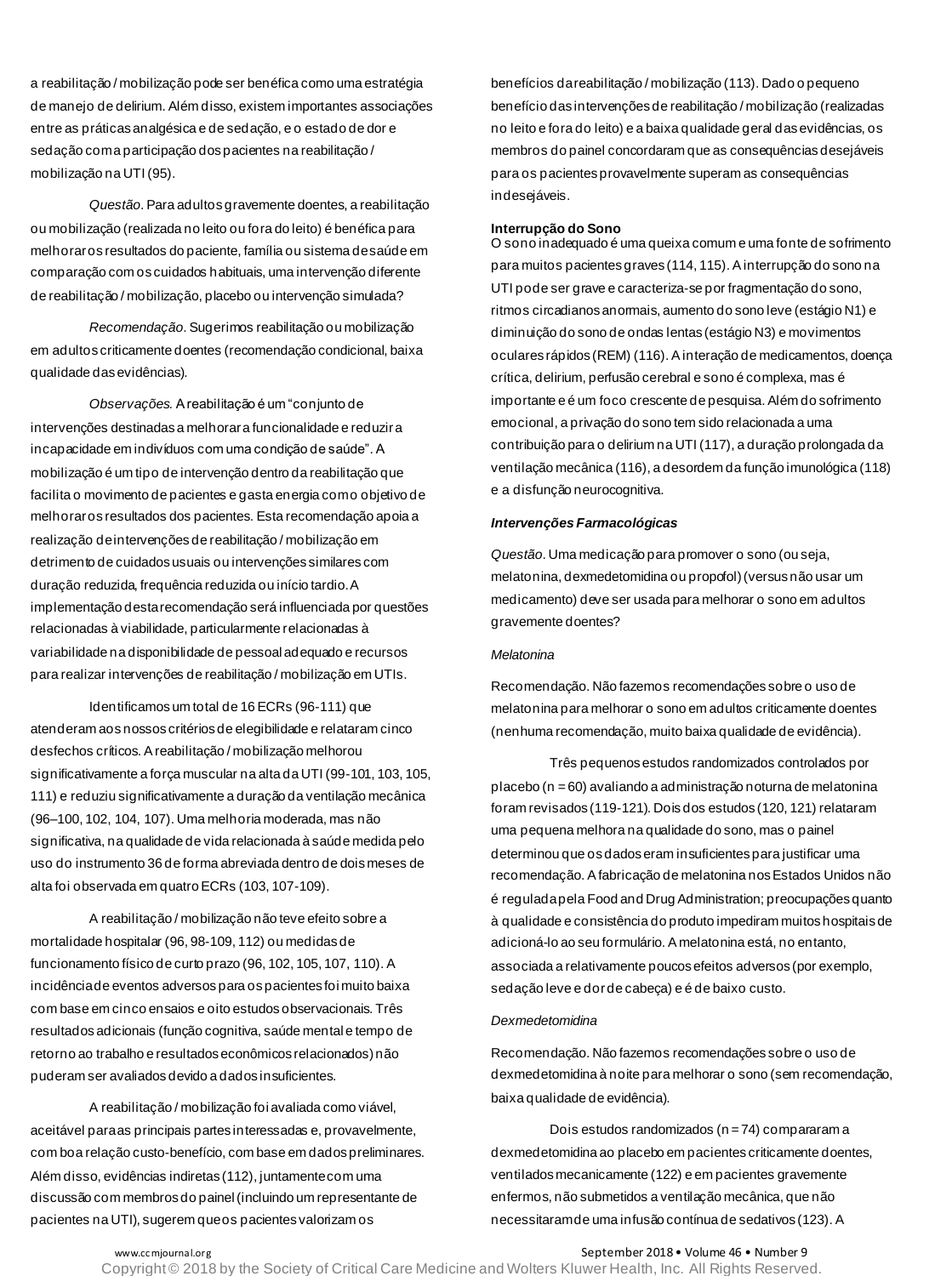dexmedetomidina (vs. placebo) aumentou o sono no estágio 2 e diminuiu o sono no estágio 1 em ambos os estudos; no entanto, nenhum demonstrou uma diminuição na fragmentação do sono ou um aumento no sono profundo ou REM. Um terceiro ensaio observacional, não incluído em nossa análise, corroborou estes achados em relação à arquitetura do sono e notou ciclos de dia e noite preservados quando a dexmedetomidina foi administrada durante a noite em pacientes em UTI sob ventilação mecânica (124). Se uma infusão sedativa for indicada para um adulto criticamente doente hemodinamicamente estável durante a noite, a dexmedetomidina pode ser uma opção razoável devido ao seu potencial para melhorar a arquitetura do sono.

#### *Propofol*

Recomendação. Sugerimos não usar o propofol para melhorar o sono em adultos criticamente doentes (recomendação condicional, baixa qualidade das evidências).

Dois ECRs compararam propofol a benzodiazepínicos (125, 126) e um comparou propofol a placebo (127). Nenhuma melhora demonstrável no sono ocorreu com propofol em comparação com placebo. Além disso, o propofol foi associado à supressão do REM, aos efeitos colaterais hemodinâmicos e à depressão respiratória, algumas vezes necessitando de ventilação mecânica. Apesar de recomendarmos contra o uso de propofol com o único propósito de melhorar o sono em pacientes graves, esta recomendação não pretende abordar seu uso em pacientes que necessitam de sedação para procedimentos ou contínua.

### *Protocolo de Promoção do Sono*

*Questão*. Um protocolo de promoção do sono deve ser usado para melhorar o sono em adultos gravemente doentes?

*Recomendação*. Sugerimos usar um protocolo multicomponente promotor do sono em adultos criticamente doentes (recomendação condicional, muito baixa qualidade de evidência).

Os protocolos de promoção do sono elegíveis para inclusão variaram em seus componentes: todos incluíam tampões auditivos e viseiras para os pacientes (128-131) e dois incluíam o uso de música relaxante (128, 130). Entre os dois compreendendo uma combinação mais complexa de intervenções (128, 131), um especificou uma diretriz farmacológica que desencorajou o uso de medicamentos sedativos conhecidos por alterar o sono e / ou precipitar o delirium e introduziram intervenções em estágios durante um período de 5 meses. (128). Em todos os estudos, os protocolos foram aplicados a todos os pacientes da UTI e não foram direcionados a um subconjunto de pacientes sabidamente de má qualidade do sono.

Um pequeno RCT em pacientes de cirurgia de coração aberto demonstrou que tampões de ouvido, viseiras e música relaxante melhoraram a qualidade do sono autorreferida (129). Dos três estudos observacionais antes e depois, um encontrou uma

melhora no sono em uma população mista de UTI (131), enquanto os outros dois não (128, 130). Análise agrupada dos três estudos demonstrou uma redução global na prevalência de delirium com um protocolo de promoção do sono. Quais das intervenções, ou combinações de intervenções, são eficazes para melhorar o sono e reduzir o delirium não podem ser discernidas dos estudos acima.

### **SUMÁRIO**

Sob os auspícios da Society of Critical Care Medicine, este resumo executivo tem como objetivo fornecer os aspectos mais significativos e clinicamente novos, por seção, das diretrizes do PADIS que os médicos, partes interessadas e tomadores de decisão devem considerar ao melhorar os cuidados de saúde em adultos doentes. As justificativas da recomendação, alimentadas pela avaliação rigorosa dos dados, pelo debate e pela discussão, voltaram à experiência na beira do leito - e à perspectiva do que era melhor para o paciente - realizada pelos membros do painel e pacientes envolvidos na produção das diretrizes. Acreditamos que a diretriz PADIS de 2018 (1) estimulará a prestação de excelentes cuidados relacionados à dor, agitação / sedação, delirium, imobilidade e interrupção do sono e estimulará a conclusão de pesquisas pragmáticas centradas no paciente em cada um destes importantes domínios de cuidados intensivos.

# **REFERÊNCIAS**

- 1. Devlin JW, Skrobik Y, Gelinas C, et al: Clinical Practice Guidelines for the Prevention and Management of Pain, Agitation/Sedation, Delirium, Immobility, and Sleep Disruption in Adult Patients in the ICU. *Crit Care Med* 2018; 46:e825–e873
- 2. Barr J, Fraser GL, Puntillo K, et al; American College of Critical Care Medicine: Clinical practice guidelines for the management of pain, agitation, and delirium in adult patients in the intensive care unit. *Crit Care Med* 2013; 41:263–306
- 3. Balas MC, Weinhouse GL, Denehy L, et al: Interpreting and Implementing the 2018 Pain, Agitation/Sedation, Delirium, Immobility, and Sleep Disruption Clinical Practice Guideline. *Crit Care Med* 2018; 46:1464–1470
- 4. Devlin JW, Skrobik Y, Rochwerg B, et al: Methodological Innovation in Creating Clinical Practice Guidelines: Insights From the 2018 Society of Critical Care Medicine Pain, Agitation/Sedation, Delirium, Immobility, and Sleep Disruption Guideline Effort. *Crit Care Med* 2018; 46:1457–1463
- 5. Skrobik Y, Ahern S, Leblanc M, et al: Protocolized intensive care unit management of analgesia, sedation, and delirium improves analgesia and subsyndromal delirium rates. *Anesth Analg* 2010; 111:451–463
- 6. Vervest AC, Schimmel GH: Taxonomy of pain of the IASP. *Pain* 1988; 34:318–321
- 7. de Jong A, Molinari N, de Lattre S, et al: Decreasing severe pain and serious adverse events while moving intensive care unit patients: A prospective interventional study (the NURSE-DO project). *Crit Care* 2013; 17:R74
- 8. Georgiou E, Hadjibalassi M, Lambrinou E, et al: The impact of pain assessment on critically ill patients' outcomes: A systematic review. *Biomed Res Int* 2015; 2015:503830
- 9. Puntillo KA, Naidu R: Chronic pain disorders after critical illness and ICU-acquired opioid dependence: Two clinical conundra. *Curr Opin Crit Care* 2016; 22:506–512

### www.cc mjournal.org **September 2018 • Volume 46 • Number 9** · Number 9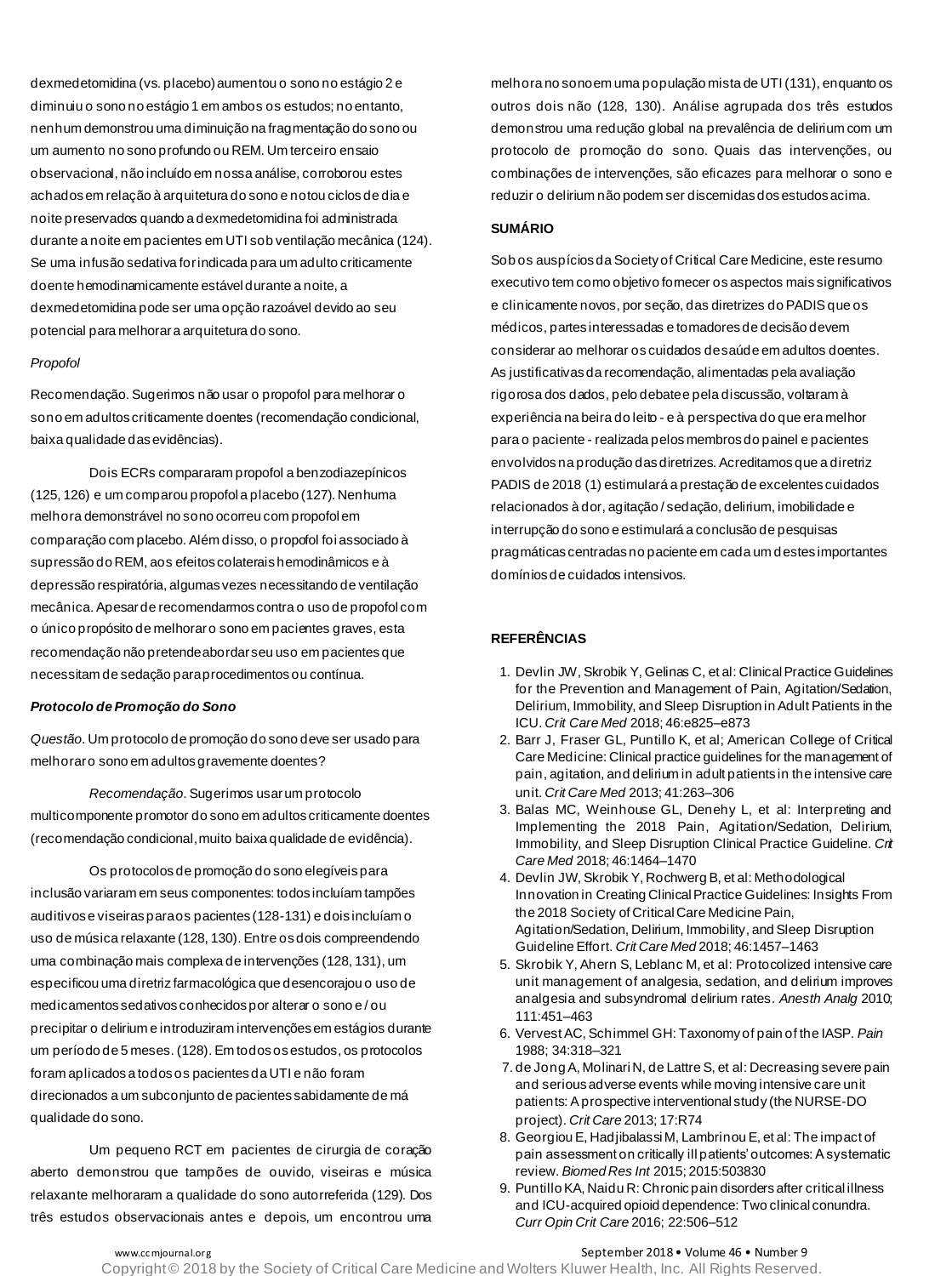- 10. Macintyre PE, Huxtable CA, Flint SL, et al: Costs and consequences: A review of discharge opioid prescribing for ongoing management of acute pain. *Anaesth Intensive Care* 2014; 42:558–574
- 11. Payen JF, Bosson JL, Chanques G, et al; DOLOREA Investigators: Pain assessment is associated with decreased duration of mechanical ventilation in the intensive care unit: A post hoc analysis of the DOLOREA study. *Anesthesiology* 2009; 111:1308–1316
- 12. Brook AD, Ahrens TS, Schaiff R, et al: Effect of a nursingimplemented sedation protocol on the duration of mechanical ventilation. *Crit Care Med* 1999; 27:2609–2615
- 13. Quenot JP, Ladoire S, Devoucoux F, et al: Effect of a nurseimplemented sedation protocol on the incidence of ventilatorassociated pneumonia. *Crit Care Med* 2007; 35:2031–2036
- 14. Robinson BR, Mueller EW, Henson K, et al: An analgesia-deliriumsedation protocol for critically ill trauma patients reduces ventilator days and hospital length of stay. *J Trauma* 2008; 65:517–526
- 15. Chanques G, Jaber S, Barbotte E, et al: Impact of systematic evaluation of pain and agitation in an intensive care unit. *Crit Care Med* 2006; 34:1691–1699
- 16. Berger MM, Davadant M, Marin C, et al: Impact of a pain protocol including hypnosis in major burns. *Burns* 2010; 36:639–646
- 17. Aday AW, Dell'orfano H, Hirning BA, et al: Evaluation of a clinical path-way for sedation and analgesia of mechanically ventilated patients in a cardiac intensive care unit (CICU): The Brigham and Women's Hospital Levine CICU sedation pathways. *Eur Heart J Acute Cardiovasc Care* 2013; 2:299–305
- 18. Awissi DK, Bégin C, Moisan J, et al: I-SAVE study: Impact of sedation, analgesia, and delirium protocols evaluated in the intensive care unit: An economic evaluation. *Ann Pharmacother* 2012; 46:21–28
- 19. Diby M, Romand JA, Frick S, et al: Reducing pain in patients undergoing cardiac surgery after implementation of a quality improvement postoperative pain treatment program. *J Crit Care* 2008; 23:359–371
- 20. Egerod I, Jensen MB, Herling SF, et al: Effect of an analgosedation protocol for neurointensive patients: A two-phase interventional non-randomized pilot study. *Crit Care* 2010; 14:R71
- 21. Erdek MA, Pronovost PJ: Improving assessment and treatment of pain in the critically ill. *Int J Qual Health Care* 2004; 16:59–64
- 22. Faust AC, Rajan P, Sheperd LA, et al: Impact of an analgesiabased sedation protocol on mechanically ventilated patients in a medical intensive care unit. *Anesth Analg* 2016; 123:903–909
- 23. MacLaren R, Plamondon JM, Ramsay KB, et al: A prospective evaluation of empiric versus protocol-based sedation and analgesia. *Pharmacotherapy* 2000; 20:662–672
- 24. Park G, Lane M, Rogers S, et al: A comparison of hypnotic and analgesic based sedation in a general intensive care unit. *Br J Anaesth* 2007; 98:76–82
- 25. Tedders KM, McNorton KN, Edwin SB: Efficacy and safety of analgosedation with fentanyl compared with traditional sedation with propofol. *Pharmacotherapy* 2014; 34:643–647
- 26. van Gulik L, Ahlers SJ, Brkić Z, et al: Improved analgesia after the realisation of a pain management programme in ICU patients after cardiac surgery. *Eur J Anaesthesiol* 2010; 27:900–905
- 27. van Valen R, van Vuuren H, van Domburg RT, et al: Pain management after cardiac surgery: Experience with a nursedriven pain protocol. *Eur J Cardiovasc Nurs* 2012; 11:62–69
- 28. Breen D, Karabinis A, Malbrain M, et al: Decreased duration of mechanical ventilation when comparing analgesia-based sedation using remifentanil with standard hypnotic-based sedation for up to 10 days in intensive care unit patients: A randomised trial [ISRCTN47583497]. *Crit Care* 2005; 9:R200–R210
- 29. Karabinis A, Mandragos K, Stergiopoulos S, et al: Safety and efficacy of analgesia-based sedation with remifentanil versus

standard hyp-notic-based regimens in intensive care unit patients with brain injuries: A randomised, controlled trial [ISRCTN50308308]. *Crit Care* 2004; 8:R268–R280

- 30. Rozendaal FW, Spronk PE, Snellen FF, et al; UltiSAFE Investigators: Remifentanil-propofol analgo-sedation shortens duration of ventilation and length of ICU stay compared to a conventional regimen: A centre randomised, cross-over, openlabel study in the Netherlands. *Intensive Care Med* 2009; 35:291– 298
- 31. Strøm T, Martinussen T, Toft P: A protocol of no sedation for critically ill patients receiving mechanical ventilation: A randomised trial. *Lancet* 2010; 375:475–480
- 32. White PF, Kehlet H, Neal JM, et al; Fast-Track Surgery Study Group: The role of the anesthesiologist in fast-track surgery: From multimodal analgesia to perioperative medical care. *Anesth Analg* 2007; 104:1380–1396
- 33. Cattabriga I, Pacini D, Lamazza G, et al: Intravenous paracetamol as adjunctive treatment for postoperative pain after cardiac surgery: A double blind randomized controlled trial. *Eur J Cardiothorac Surg* 2007; 32:527–531
- 34. Memis D, Inal MT, Kavalci G, et al: Intravenous paracetamol reduced the use of opioids, extubation time, and opioid-related adverse effects after major surgery in intensive care unit. *J Crit Care* 2010; 25: 458–462
- 35. Cantais A, Schnell D, Vincent F, et al: Acetaminophen-induced changes in systemic blood pressure in critically ill patients: Results of a multicenter cohort study. *Crit Care Med* 2016; 44:2192–2198
- 36. Beloeil H, Delage N, Nègre I, et al: The median effective dose of nefopam and morphine administered intravenously for postoperative pain after minor surgery: A prospective randomized double-blinded isobolographic study of their analgesic action. *Anesth Analg* 2004; 98:395–400
- 37. Kim K, Kim WJ, Choi DK, et al: The analgesic efficacy and safety of nefopamin patient-controlled analgesia after cardiac surgery: A randomized, double-blind, prospective study. *J Int Med Res* 2014; 42:684–692
- 38. Guillou N, Tanguy M, Seguin P, et al: The effects of small-dose ketamine on morphine consumption in surgical intensive care unit patients after major abdominal surgery. *Anesth Analg* 2003; 97:843–847
- 39. Pandey CK, Bose N, Garg G, et al: Gabapentin for the treatment of pain in Guillain-Barré syndrome: A double-blinded, placebocontrolled, crossover study. *Anesth Analg* 2002; 95:1719–1723
- 40. Pandey CK, Raza M, Tripathi M, et al: The comparative evaluation of gabapentin and carbamazepine for pain management in Guillain-Barré syndrome patients in the intensive care unit. *Anesth Analg* 2005; 101:220–225
- 41. Pesonen A, Suojaranta-Ylinen R, Hammarén E, et al: Pregabalin has an opioid-sparing effect in elderly patients after cardiac surgery: A randomized placebo-controlled trial. *Br J Anaesth* 2011; 106:873–881
- 42. Joshi SS, Jagadeesh AM: Efficacy of perioperative pregabalin in acute and chronic post-operative pain after off-pump coronary artery bypass surgery: A randomized, double-blind placebo controlled trial. *Ann Card Anaesth* 2013; 16:180–185
- 43. Ouimet S, Kavanagh BP, Gottfried SB, et al: Incidence, risk factors and consequences of ICU delirium. *Intensive Care Med* 2007; 33:66–73
- 44. Shehabi Y, Bellomo R, Reade MC, et al; Sedation Practice in Intensive Care Evaluation (SPICE) Study Investigators; ANZICS Clinical Trials Group: Early intensive care sedation predicts longterm mortality in ventilated critically ill patients. *Am J Respir Crit Care Med* 2012; 186:724–731
- 45. Pandharipande P, Shintani A, Peterson J, et al: Lorazepam is an independent risk factor for transitioning to delirium in intensive care unit patients. *Anesthesiology* 2006; 104:21–26

# www.ccmjournal.org **September 2018 • Volume 46 • Number 9**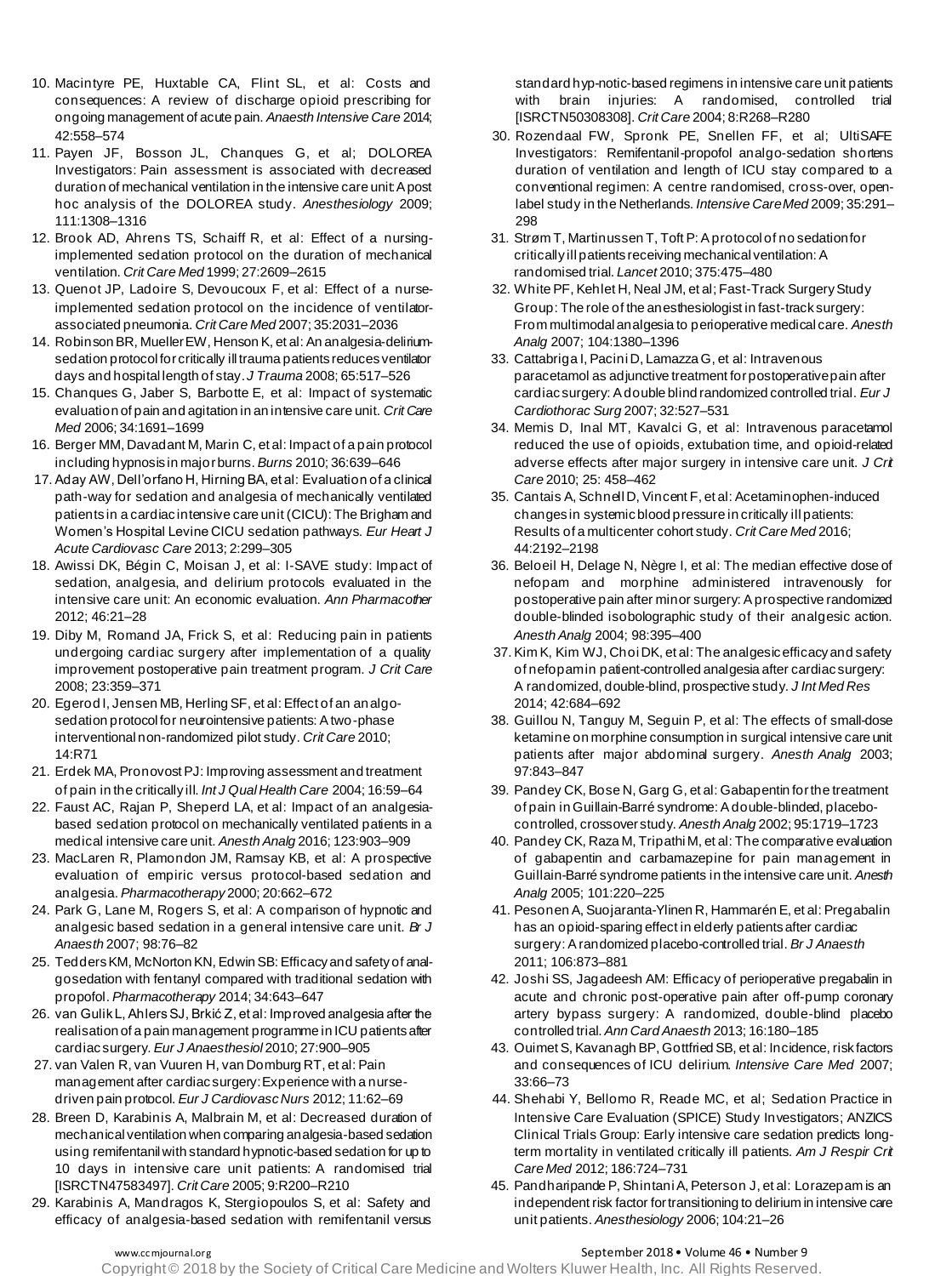- 46. Zaal IJ, Devlin JW, Hazelbag M, et al: Benzodiazepine-associated delirium in critically ill adults. *Intensive Care Med* 2015; 41: 2130– 2137
- 47. Brattebø G, Hofoss D, Flaatten H, et al: Effect of a scoring system and protocol for sedation on duration of patients' need for ventilator support in a surgical intensive care unit. *BMJ* 2002; 324: 1386– 1389
- 48. Sessler CN, Gosnell MS, Grap MJ, et al: The Richmond Agitation-Sedation Scale: Validity and reliability in adult intensive care unit patients. *Am J Respir Crit Care Med* 2002; 166:1338– 1344
- 49. Riker RR, Fraser GL, Simmons LE, et al: Validating the Sedation-Agitation Scale with the bispectral index and Visual Analog Scale in adult ICU patients after cardiac surgery. *Intensive Care Med* 2001; 27:853–858
- 50. Kress JP, Pohlman AS, O'Connor MF, et al: Daily interruption of sedative infusions in critically ill patients undergoing mechanical ventilation. *N Engl J Med* 2000; 342:1471–1477
- 51. Treggiari MM, Romand JA, Yanez ND, et al: Randomized trial of light versus deep sedation on mental health after critical illness. *Crit Care Med* 2009; 37:2527–2534
- 52. Girard TD, Kress JP, Fuchs BD, et al: Efficacy and safety of a paired sedation and ventilator weaning protocol for mechanically ventilated patients in intensive care (Awakening and Breathing Controlled trial): A randomised controlled trial. *Lancet* 2008; 371:126–134
- 53. Riker RR, Shehabi Y, Bokesch PM, et al; SEDCOM (Safety and Efficacy of Dexmedetomidine Compared With Midazolam) Study Group: Dexmedetomidine vs midazolam for sedation of critically ill patients: A randomized trial. *JAMA*2009; 301:489–499
- 54. Shehabi Y, Bellomo R, Reade MC, et al; Sedation Practice in Intensive Care Evaluation Study Investigators; Australian and New Zealand Intensive Care Society Clinical Trials Group: Early goaldirected sedation versus standard sedation in mechanically ventilated critically ill patients: A pilot study. *Crit Care Med* 2013; 41:1983–1991
- 55. Bugedo G, Tobar E, Aguirre M, et al: The implementation of an analgesia-based sedation protocol reduced deep sedation and proved to be safe and feasible in patients on mechanical ventilation. *Rev Bras Ter Intensiva* 2013; 25:188–196
- 56. Carrasco G, Molina R, Costa J, et al: Propofol vs midazolam in short-, medium-, and long-term sedation of critically ill patients. A cost-benefit analysis. *Chest*1993; 103:557–564
- 57. Chamorro C, de Latorre FJ, Montero A, et al: Comparative study of propofol versus midazolam in the sedation of critically ill patients: Results of a prospective, randomized, multicenter trial. *Crit Care Med* 1996; 24:932–939
- 58. Weinbroum AA, Halpern P, Rudick V, et al: Midazolam versus propofol for long-term sedation in the ICU: A randomized prospective comparison. *Intensive Care Med* 1997; 23:1258– 1263
- 59. Sanchez-Izquierdo-Riera JA, Caballero-Cubedo RE, Perez-Vela JL, et al: Propofol versus midazolam: Safety and efficacy for sedating the severe trauma patient. *Anesth Analg* 1998; 86:1219– 1224
- 60. Sandiumenge Camps A, Sanchez-Izquierdo Riera JA, Toral Vazquez D, et al: Midazolam and 2% propofol in long-term sedation of traumatized critically ill patients: Efficacy and safety comparison. *Crit Care Med* 2000; 28:3612–3619
- 61. Mesnil M, Capdevila X, Bringuier S, et al: Long-term sedation in intensive care unit: A randomized comparison between inhaled sevoflurane and intravenous propofol or midazolam. *Intensive Care Med* 2011; 37:933–941
- 62. Zhou Y, Jin X, Kang Y, et al: Midazolam and propofol used alone or sequentially for long-term sedation in critically ill, mechanically ventilated patients: A prospective, randomized study. *Crit Care* 2014; 18:R122
- 63. Boeke A, Lauwers J, Schurink G: A pilot study to compare the use of propofol and midazolam for long-term sedation. *J Drug Dev* 1989; 2:71–72
- 64. Barrientos-Vega R, Mar Sánchez-Soria M, Morales-García C, et al: Prolonged sedation of critically ill patients with midazolam or propofol: Impact on weaning and costs. *Crit Care Med* 1997; 25:33–40
- 65. Costa J, Cabré L, Molina R, et al: Cost of ICU sedation: Comparison of empirical and controlled sedation methods. *Clin Intensive Care* 1994; 5:17–21
- 66. Hall RI, Sandham D, Cardinal P, et al; Study Investigators: Propofol vs midazolam forICU sedation: A Canadian multicenter randomized trial. *Chest* 2001; 119:1151–1159
- 67. Srivastava VK, Agrawal S, Kumar S, et al: Comparison of dexmedetomidine, propofol and midazolam for short-term sedation in postoperatively mechanically ventilated neurosurgical patients. *J Clin Diagn Res* 2014; 8:GC04–GC07
- 68. Pandharipande PP, Pun BT, Herr DL, et al: Effect of sedation with dexmedetomidine vs lorazepam on acute brain dysfunction in mechanically ventilated patients: The MENDS randomized controlled trial. *JAMA* 2007; 298:2644–2653
- 69. Jakob SM, Ruokonen E, Grounds RM, et al; Dexmedetomidine for Long-Term Sedation Investigators: Dexmedetomidine vs midazolam or propofol for sedation during prolonged mechanical ventilation: Two randomized controlled trials. *JAMA* 2012; 307:1151–1160
- 70. MacLaren R, Preslaski CR, Mueller SW, et al: A randomized, double-blind pilot study of dexmedetomidine versus midazolam for intensive care unit sedation: Patient recall of their experiences and short-term psychological outcomes. *J Intensive Care Med* 2015; 30:167–175
- 71. Xu JB, Wang YZ, Shi QS: A combined protocol for dexmedetomidine used in prolonged sedation in intensive care unit. *Mod Med J Chin* 2012; 14:20–22
- 72. Herr DL, Sum-Ping ST, England M: ICU sedation after coronary artery bypass graft surgery: Dexmedetomidine-based versus propofol-based sedation regimens. *J Cardiothorac Vasc Anesth* 2003; 17:576–584
- 73. Ely EW, Margolin R, Francis J, et al: Evaluation of delirium in critically ill patients: Validation of the Confusion Assessment Method for the Intensive Care Unit (CAM-ICU). *Crit Care Med* 2001; 29: 1370–1379
- 74. Bergeron N, Dubois MJ, Dumont M, et al: Intensive Care Delirium Screening Checklist: Evaluation of a new screening tool. *Intensive Care Med* 2001; 27:859–864
- 75. Slooter AJ, Van De Leur RR, Zaal IJ: Deliriumin critically ill patients. *Handb Clin Neurol* 2017; 141:449–466
- 76. Foster J, Kelly M: A pilot study to test the feasibility of a nonpharmacologic intervention for the prevention of delirium in the medical intensive care unit. *Clin Nurse Spec* 2013; 27:231–238
- 77. Moon KJ, Lee SM: The effects of a tailored intensive care unit delirium prevention protocol: A randomized controlled trial. *Int J Nurs Stud* 2015; 52:1423–1432
- 78. Colombo R, Corona A, Praga F, et al: A reorientation strategy for reducing delirium in the critically ill. Results of an interventional study. *Minerva Anestesiol* 2012; 78:1026–1033
- 79. Hanison J, Conway D: A multifaceted approach to prevention of delirium on intensive care. *BMJ Qual Improv Rep* 2015; 11:4
- 80. Rivosecchi RM, Kane-Gill SL, Svec S, et al: The implementation of a nonpharmacologic protocol to prevent intensive care delirium. *J Crit Care* 2016; 31:206–211
- 81. Balas MC, Burke WJ, Gannon D, et al: Implementing the awakening and breathing coordination, delirium monitoring/management, and early exercise/mobility bundle into everyday care: Opportunities, challenges, and lessons learned for implementing the ICU Pain, Agitation, and Delirium Guidelines. *Crit Care Med* 2013; 41:S116–S127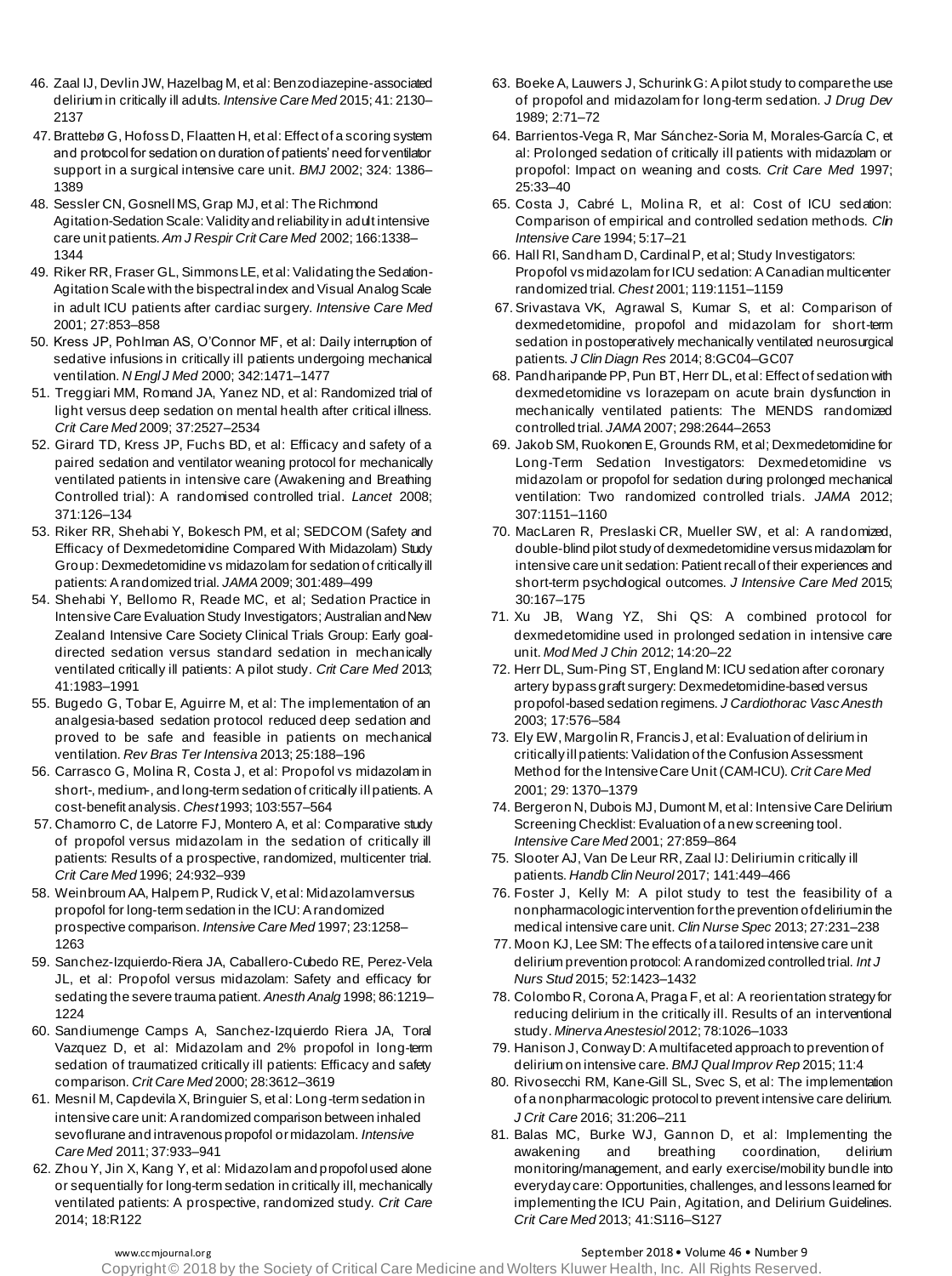- 82. Barnes-Daly MA, Phillips G, Ely EW: Improving hospital survival and reducing brain dysfunction at seven California community hospitals: Implementing PAD guidelines via the ABCDEF bundle in 6,064 patients. *Crit Care Med* 2017; 45:171–178
- 83. Girard TD, Pandharipande PP, Carson SS, et al; MIND Trial Investigators: Feasibility, efficacy, and safety of antipsychotics for intensive care unit delirium: The MIND randomized, placebocontrolled trial. *Crit Care Med* 2010; 38:428–437
- 84. Page VJ, Ely EW, Gates S, et al: Effect of intravenous haloperidol on the duration of delirium and coma in critically ill patients (Hope-ICU): A randomised, double-blind, placebo-controlled trial. *Lancet Respir Med* 2013; 1:515–523
- 85. Devlin JW, Roberts RJ, Fong JJ, et al: Efficacy and safety of quetiapine in critically ill patients with delirium: A prospective, multicenter, randomized, double-blind, placebo-controlled pilot study. *Crit Care Med* 2010; 38:419–427
- 86. Skrobik YK, Bergeron N, Dumont M, et al: Olanzapine vs haloperidol: Treating delirium in a critical care setting. *Intensive Care Med* 2004; 30:444–449
- 87. Needham DM, Colantuoni E, Dinglas VD, et al: Rosuvastatin versus placebo for delirium in intensive care and subsequent cognitive impairment in patients with sepsis-associated acute respiratory distress syndrome: An ancillary study to a randomised controlled trial. *Lancet Respir Med* 2016; 4:203–212
- 88. Devlin JW, Smithburger P, Kane JM, et al: Intended and unintended consequences of constraining clinician prescribing: The case of antipsychotics. *Crit Care Med* 2016; 44:1805–1807
- 89. Reade MC, Eastwood GM, Bellomo R, et al; DahLIA Investigators; Australian and New Zealand Intensive Care Society Clinical Trials Group: Effect of dexmedetomidine added to standard care on ventilator-free time in patients with agitated delirium: A randomized clinical trial. *JAMA*2016; 315:1460–1468
- 90. Denehy L, Lanphere J, Needham DM: Ten reasons why ICU patients should be mobilized early. *Intensive Care Med* 2017; 43:86–90
- 91. Fan E, Dowdy DW, Colantuoni E, et al: Physical complications in acute lung injury survivors: A two-year longitudinal prospective study. *Crit Care Med* 2014; 42:849–859
- 92. Hermans G, Van Mechelen H, Clerckx B, et al: Acute outcomes and 1-year mortality of intensive care unit-acquired weakness. A cohort study and propensity-matched analysis. *Am J Respir Crit Care Med* 2014; 190:410–420
- 93. Dinglas VD, Aronson Friedman L, Colantuoni E, et al: Muscle weakness and 5-year survival in acute respiratory distress syndrome survivors. *Crit Care Med* 2017; 45:446–453
- 94. Needham DM, Wozniak AW, Hough CL, et al; National Institutes of Health NHLBI ARDS Network: Risk factors for physical impairment after acute lung injury in a national, multicenter study. *Am J Respir Crit Care Med* 2014; 189:1214–1224
- 95. Kamdar BB, Combs MP, Colantuoni E, et al: The association of sleep quality, delirium, and sedation status with daily participation in physical therapy in the ICU. *Crit Care* 2016; 19:261
- 96. Brummel NE, Girard TD, Ely EW, et al: Feasibility and safety of early combined cognitive and physical therapy for critically ill medical and surgical patients: The Activity and Cognitive Therapy in ICU (ACT-ICU) trial. *Intensive Care Med* 2014; 40:370–379
- 97. Patman S, Sanderson D, Blackmore M: Physiotherapy following cardiac surgery: Is it necessary during the intubation period? *Aust J Physiother* 2001; 47:7–16
- 98. Morris PE, Goad A, Thompson C, et al: Early intensive care unit mobility therapy in the treatment of acute respiratory failure. *Crit Care Med* 2008; 36:2238–2243
- 99. Schweickert WD, Pohlman MC, Pohlman AS, et al: Early physical and occupational therapy in mechanically ventilated, critically ill patients: A randomised controlled trial. *Lancet* 2009; 373:1874– 1882
- 100. Routsi C, Gerovasili V, Vasileiadis I, et al: Electrical muscle stimulation prevents critical illness polyneuromyopathy: A randomized paral-lel intervention trial. *Crit Care* 2010; 14:R74
- 101. Dantas CM, Silva PF, Siqueira FH, et al: Influence of early mobilization on respiratory and peripheral muscle strength in critically ill patients. *Rev Bras Ter Intensiva* 2012; 24:173–178
- 102. Denehy L, Skinner EH, Edbrooke L, et al: Exercise rehabilitation for patients with critical illness: A randomized controlled trial with 12 months of follow-up. *Crit Care* 2013; 17:R156
- 103. Ali MS, Talwar D, Jain SK: The effect of a short-term pulmonary rehabilitation on exercise capacity and quality of life in patients hospitalized with acute exacerbation of chronic obstructive pulmonary disease. *Indian J Chest Dis Allied Sci* 2014; 56:13–19
- 104. Dong ZH, Yu BX, Sun YB, et al: Effects of early rehabilitation therapy on patients with mechanical ventilation. *World J Emerg Med* 2014; 5:48–52
- 105. Kayambu G, Boots R, Paratz J: Early physical rehabilitation in intensive care patients with sepsis syndromes: A pilot randomised controlled trial. *Intensive Care Med* 2015; 41:865– 874
- 106. Kho ME, Truong AD, Zanni JM, et al: Neuromuscular electrical stimulation in mechanically ventilated patients: A randomized, sham-controlled pilot trial with blinded outcome assessment. *J Crit Care* 2015; 30:32–39
- 107. Moss M, Nordon-Craft A, Malone D, et al: A randomized trial of an intensive physical therapy program for patients with acute respiratory failure. *Am J Respir Crit Care Med* 2016; 193:1101– 1110
- 108. Morris PE, Berry MJ, Files DC, et al: Standardized rehabilitation and hospital length of stay among patients with acute respiratory failure: A randomized clinical trial. *JAMA*2016; 315:2694–2702
- 109. Burtin C, Clerckx B, Robbeets C, et al: Early exercise in critically ill patients enhances short-term functional recovery. *Crit Care Med* 2009; 37:2499–2505
- 110. Yosef-Brauner O, Adi N, Ben Shahar T, et al: Effect of physical therapy on muscle strength, respiratory muscles and functional parameters in patients with intensive care unit-acquired weakness. *Clin Respir J* 2015; 9:1–6
- 111. Hodgson CL, Bailey M, Bellomo R, et al; Trial of Early Activity and Mobilization Study Investigators: A binational multicenter pilot feasibility randomized controlled trial of early goal-directed mobilization in the ICU. *Crit Care Med* 2016; 44:1145–1152
- 112. Burns KE, Jacob SK, Aguirre V, et al: Stakeholder engagement in trial design: Survey of visitors to critically ill patients regarding preferences for outcomes and treatment options during weaning from mechanical ventilation. *Ann Am Thorac Soc* 2016; 13:1962– 1968
- 113. Eakin MN, Patel Y, Mendez-Tellez P, et al: Patients' outcomes after acute respiratory failure: A qualitative study with the PROMIS framework. *Am J Crit Care* 2017; 26:456–465
- 114. Simini B: Patients' perceptions of intensive care. *Lancet* 1999; 354:571–572
- 115. Helton MC, Gordon SH, Nunnery SL: The correlation between sleep deprivation and the intensive care unit syndrome. *Heart Lung* 1980; 9:464–468
- 116. White DP, Douglas NJ, Pickett CK, et al: Sleep deprivation and the control of ventilation. *Am Rev Respir Dis* 1983; 128:984–986
- 117. Trompeo AC, Vidi Y, Locane MD, et al: Sleep disturbances in the critically ill patients: Role of delirium and sedative agents. *Minerva Anestesiol* 2011; 77:604–612
- 118. Benca RM, Quintas J: Sleep and host defenses: A review. *Sleep* 1997; 20:1027–1037
- 119. Bourne RS, Mills GH, Minelli C: Melatonin therapy to improve nocturnal sleep in critically ill patients: Encouraging results from a small randomised controlled trial. *Crit Care* 2008; 12:R52